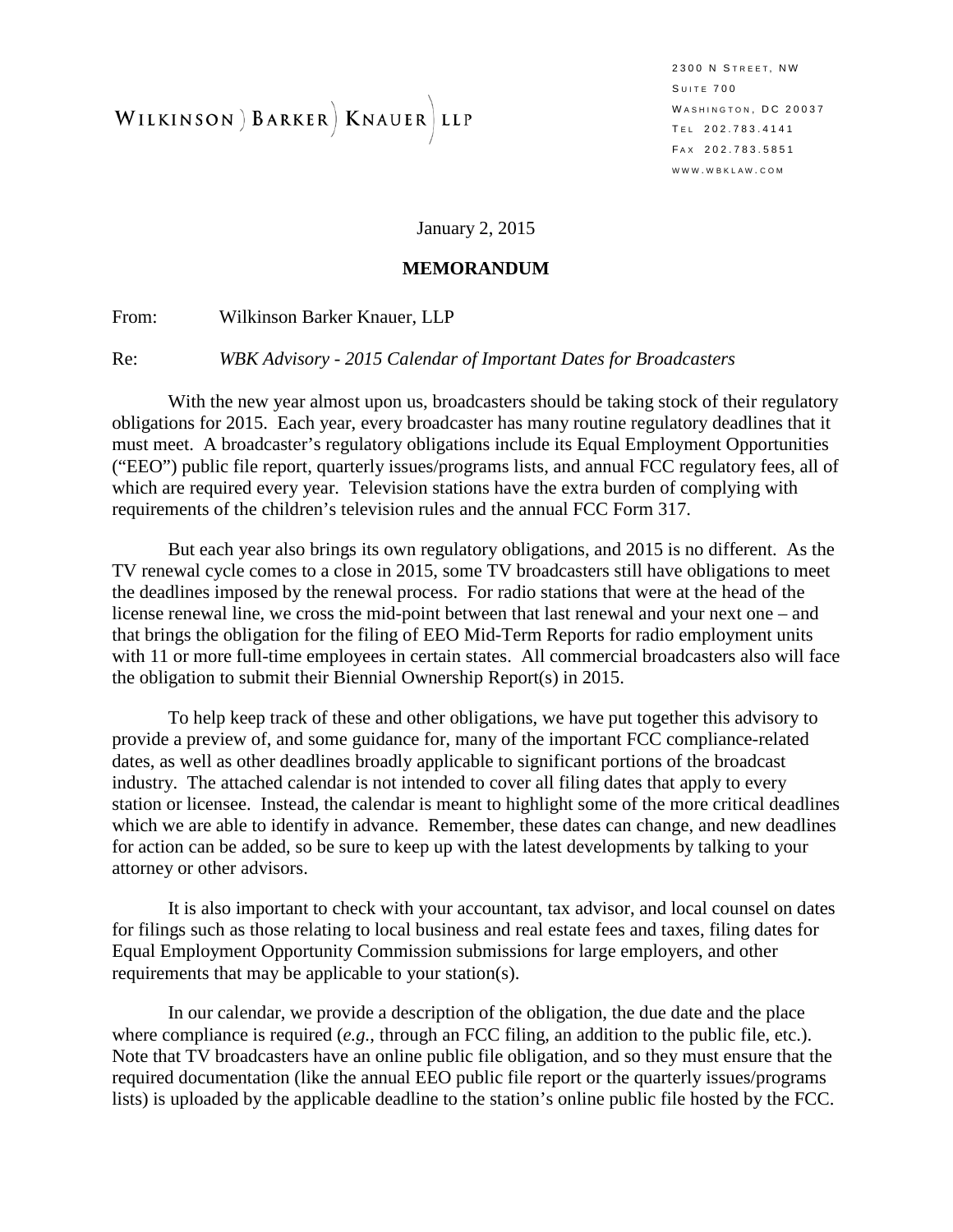#### WILKINSON ) BARKER | KNAUER LLP

January 2, 2015 Page 2

Also included in the calendar are other one-time events unique to this coming year, including certain accessibility compliance obligations for television stations that take effect in 2015. New closed captioning requirements for television stations will take effect on March 16, 2015. These new obligations require stations to make best efforts to obtain certifications from video programmers that their programming (i) complies with the FCC's captioning quality standards, (ii) adheres to the Commission's "best practices" for video programmers, or (iii) is exempt from the closed captioning rules under one or more properly attained and specified exemptions. Stations will need to keep records of their activities related to the maintenance, monitoring, and technical checks of their captioning equipment. In addition, new rules for compliance practices went into effect in 2014 for stations that use the Electronic Newsroom Technique ("ENT") to meet the captioning obligations for certain programming. New standards for processing FCC complaints about stations using ENT will become effective on March 16, 2015, along with the other captioning quality standards referenced above. TV stations using ENT (or industry organizations on their behalf), in consultation with consumer groups, must jointly submit a one-time ENT Progress Report to the FCC no later than June 30, 2015, reporting on their experiences in following these FCC's ENT "best practices." As this may well be a filing put together by industry groups (as opposed to an obligation fulfilled by each individual station), we have left this date off the attached calendar.

Stations will also have new accessibility compliance obligations for televised emergency information. Beginning May 26, 2015, television stations must use a secondary audio stream to convey televised emergency information aurally, when such information is conveyed visually during programming other than newscasts. The information imparted over the secondary audio channel must still follow an aural tone.

Beginning July 1, 2015, commercial television stations that are affiliated with one of the Big 4 networks in a Top 60 market (as determined by Nielsen as of January 1, 2015) must provide 50 hours of video description per calendar quarter, either during prime time or on children's programming, on each programming stream on which they carry one of the Big 4 networks. If a station in a Top 60 market becomes affiliated with a Big 4 network after July 1, 2015, it must begin compliance with these requirements no later than 3 months after the affiliation agreement is finalized. Television stations that are affiliated or otherwise associated with a network must already pass through video description when the network provides video description and the station has the technical capability to pass through the video description, unless the station is using the technology for another purpose related to the programming (*e.g.*, Spanish-language audio) that would conflict with providing the video description.

While we are in a lull for Federal elections in 2015, there are still many states that will have elections for various state and local offices this coming year. Thus, broadcasters in states with such elections must be mindful of a number of Lowest Unit Rate periods during which stations can charge political candidates (Federal, state, and local) who are running in a general or primary election no more than the Lowest Unit Rate for the same class and amount of time on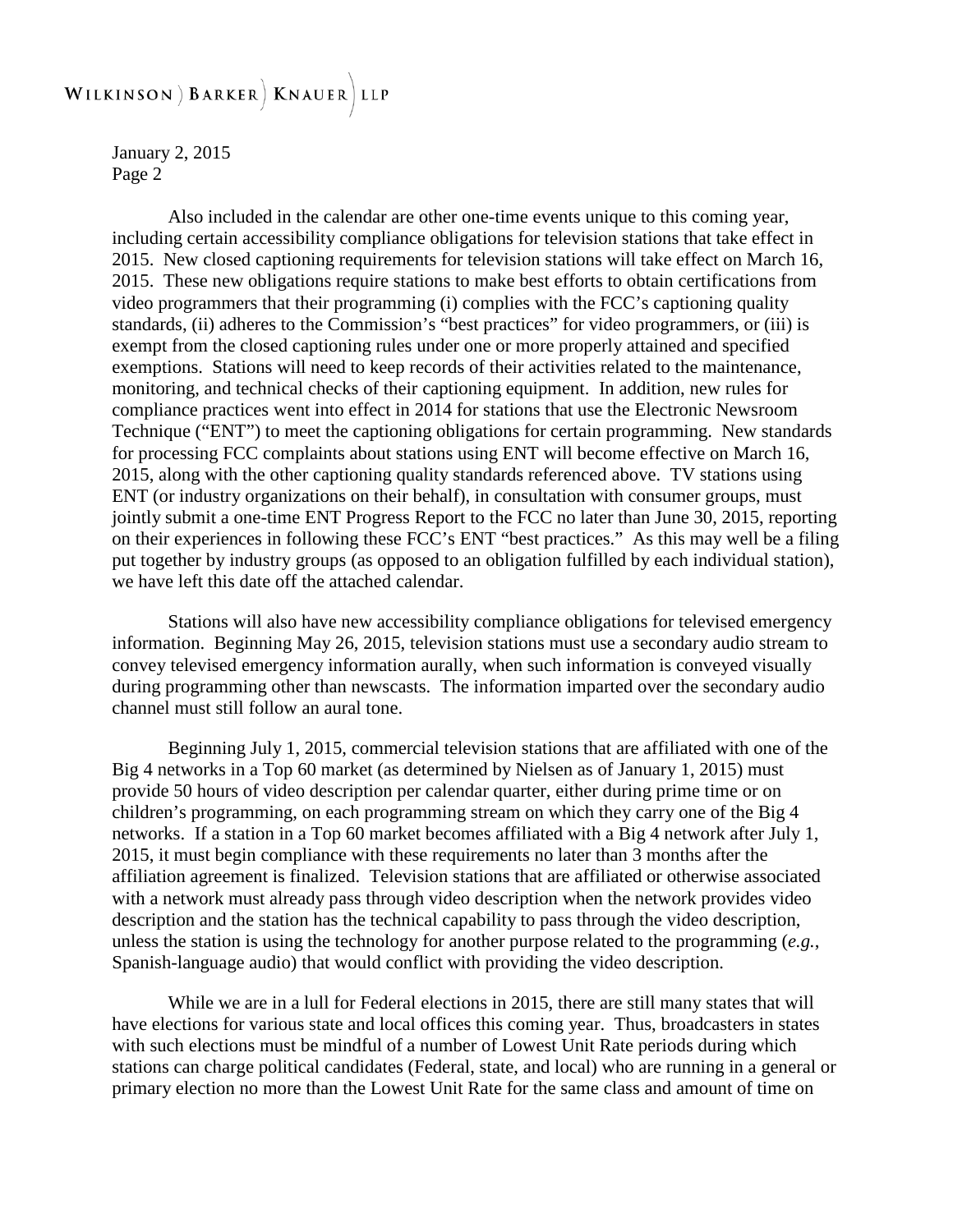#### WILKINSON ) BARKER | KNAUER LLP

January 2, 2015 Page 3

the station. Lowest Unit Rate periods begin 45 days before each primary election and 60 days before each general election. The 45-day period also applies to primary run-off elections. While the reasonable access provisions of the political rules do not apply to state and local races, if stations decide to sell time to candidates in these elections, they do have to charge Lowest Unit Rates during these political windows.

In the calendar, we have identified the Lowest Unit Rate periods for certain gubernatorial and state legislative elections taking place in 2015. These dates are based on information we found on certain state websites as of November 25, 2014, and they may change before the actual elections. *Thus, it is important for stations to confirm these election dates, and the corresponding Lowest Unit Rate periods, for the states they serve.* There are many other dates for state and local primaries and elections that will arise in 2015, and there are always special elections that come up as vacancies occur in political offices. Thus, be aware of the political windows in which the Lowest Unit Rate will be applicable for candidates participating in those elections.

For TV stations, as the year progresses, we may well see filing obligations that arise as part of the Incentive Auction process, by which the FCC seeks to clear television spectrum by paying some stations to give up their licenses or otherwise vacate their spectrum, so that the spectrum can be resold to wireless users. The FCC is looking to begin the auction in early 2016, so there may be filing deadlines in 2015 that stations will need to observe.

Currently, there is also a September 1 deadline by which all LPTV stations and TV translators must convert to digital operations. The FCC is currently considering pushing back that date to a time after the Incentive Auction; thus, this date is not included on our calendar. But watch as the FCC's proceeding which is considering the extension progresses, to make sure that the deadline in fact is delayed.

The calendar also reflects the monthly obligation to pay SoundExchange royalties for streaming music on the Internet, and the associated requirement to provide information about the songs played on the Internet when that monthly fee is paid. Stations also have obligations to pay ASCAP, BMI, and SESAC. Review your agreements with these organizations to make sure that you meet all required deadlines.

As the year progresses, there will no doubt be other compliance deadlines that arise. We try to provide information about many of these deadlines, and about other regulatory issues that arise during the course of the year, on our blog: http://www.broadcastlawblog.com/. Check our blog regularly, and talk to any of the attorneys in our Broadcast Group, for more information about the many deadlines and other issues that will be important to broadcasters in 2015.

With that background, some important dates for 2015 are set out in the calendar that follows.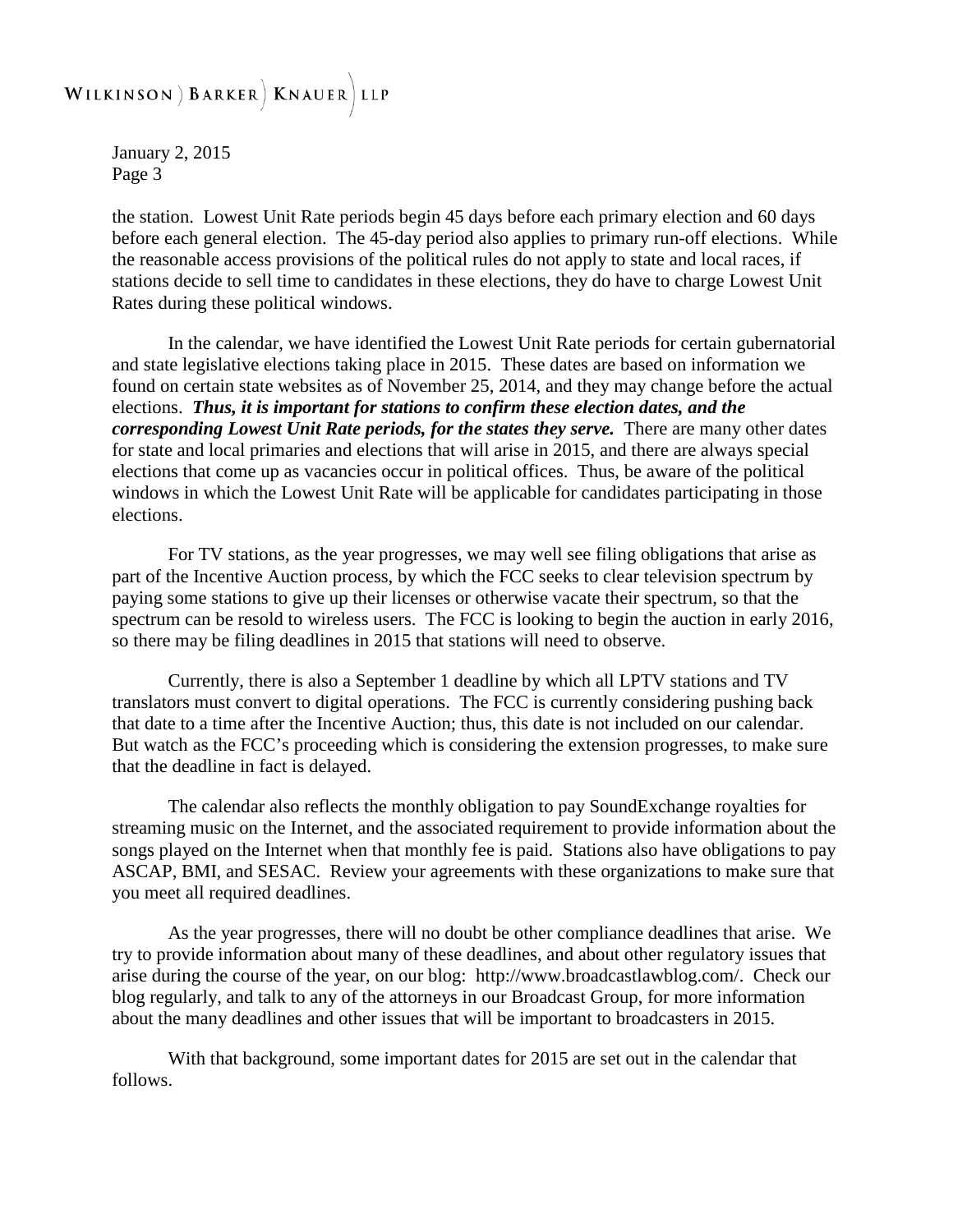# **2015 BROADCASTERS CALENDAR**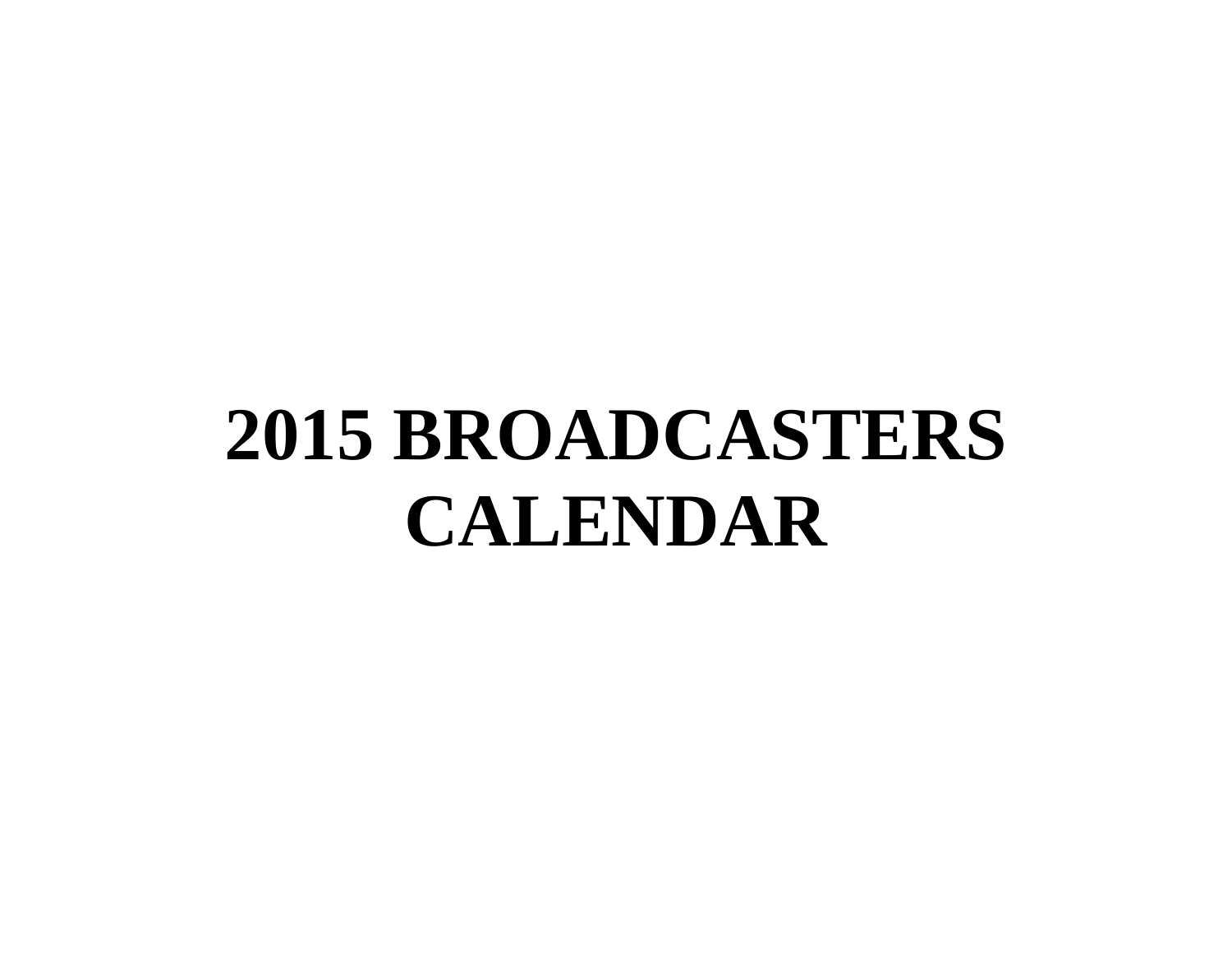# **JANUARY 2015**

| <b>DEADLINE FOR ACTION,</b><br><b>FILING OR PAYMENT</b> | <b>WHAT ACTION IS REQUIRED</b><br>or<br><b>WHAT MUST BE FILED OR PAID?</b>                                                                                         | <b>WHERE MUST IT BE</b><br><b>FILED OR PAID?</b> | WHO MUST FILE OR ACT?                                                                                                                                                                                              |
|---------------------------------------------------------|--------------------------------------------------------------------------------------------------------------------------------------------------------------------|--------------------------------------------------|--------------------------------------------------------------------------------------------------------------------------------------------------------------------------------------------------------------------|
| <b>January 1, 2015</b>                                  | Airing of License Renewal Post-Filing<br>Announcements (third of the required six<br>announcements)                                                                | N/A                                              | <b>Commercial and Noncommercial</b><br><b>Full-Power and Class A</b><br><b>Television Stations in</b><br><b>Connecticut, Maine,</b><br><b>Massachusetts, New</b><br>Hampshire, Rhode Island, and<br><b>Vermont</b> |
|                                                         | Airing of License Renewal Pre-Filing<br>Announcements (third of the required four<br>pre-filing announcements)                                                     | N/A                                              | Commercial and Noncommercial<br>Full-Power and Class A<br><b>Television Stations in New</b><br><b>Jersey and New York</b>                                                                                          |
| <b>January 10, 2015</b>                                 | Records showing compliance with<br>commercial limits on Children's Television<br>Programming during Q4-2014 must be<br>placed in stations' public inspection files | <b>Stations' Public Inspection Files</b>         | Commercial Full-Power and<br><b>Class A Television Stations</b>                                                                                                                                                    |
|                                                         | Issues/Programs Lists for Q4-2014 must be<br>placed in stations' public inspection files                                                                           | <b>Stations' Public Inspection Files</b>         | Commercial and Noncommercial<br>Full Power and Class A<br><b>Television Stations; Commercial</b><br>and Noncommercial AM and FM<br><b>Radio Stations</b>                                                           |
|                                                         | Documentation of Class A Television<br>Continuing Eligibility should be placed in<br>stations' public inspection files <sup>1</sup>                                | <b>Stations' Public Inspection Files</b>         | <b>Class A Television Stations</b>                                                                                                                                                                                 |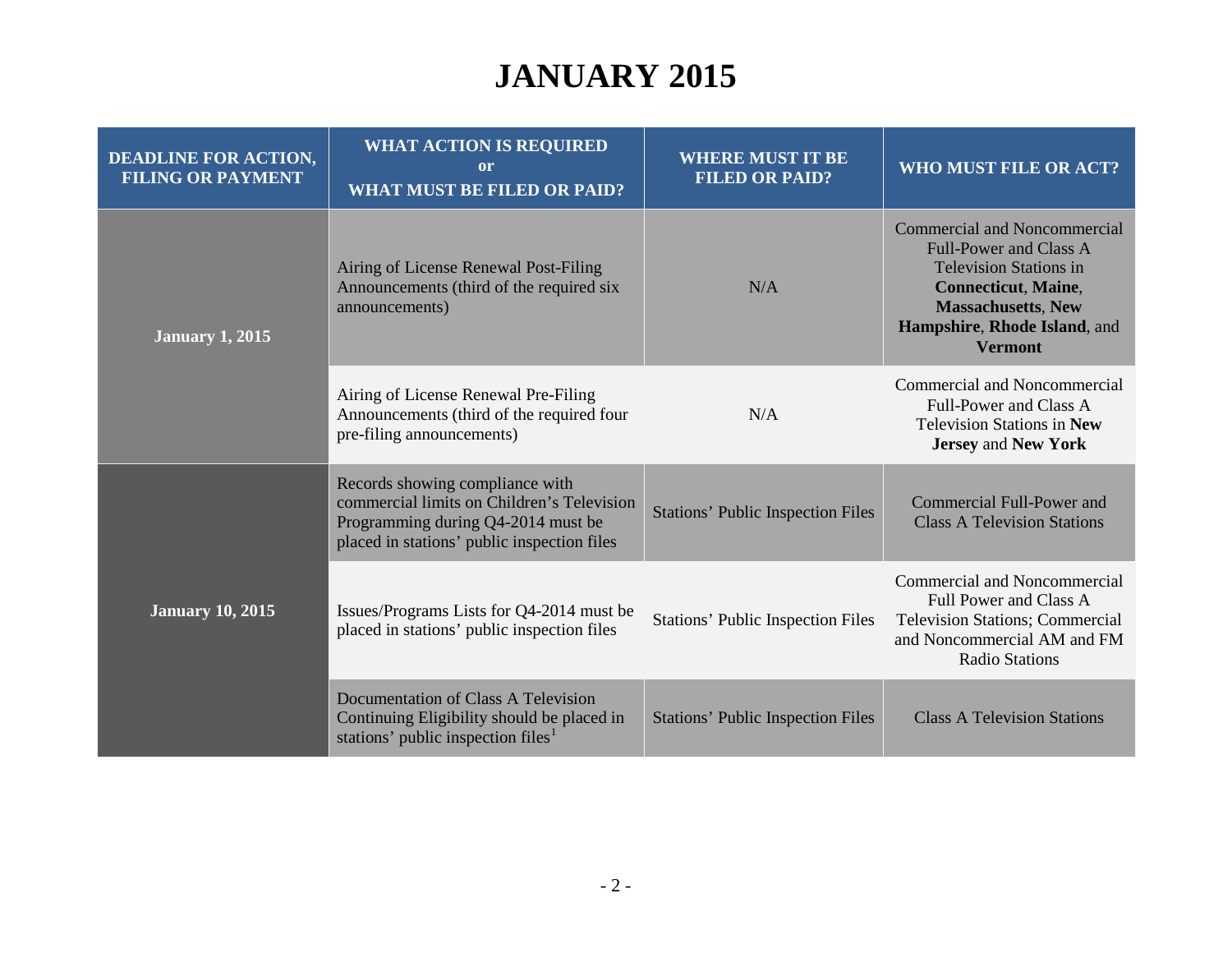# **JANUARY 2015**

| <b>DEADLINE FOR ACTION,</b><br><b>FILING OR PAYMENT</b> | <b>WHAT ACTION IS REQUIRED</b><br><sub>or</sub><br><b>WHAT MUST BE FILED OR PAID?</b>                                                                                   | <b>WHERE MUST IT BE</b><br><b>FILED OR PAID?</b> | <b>WHO MUST FILE OR ACT?</b>                                                                                                                                                                         |
|---------------------------------------------------------|-------------------------------------------------------------------------------------------------------------------------------------------------------------------------|--------------------------------------------------|------------------------------------------------------------------------------------------------------------------------------------------------------------------------------------------------------|
| January 12, $2015^2$                                    | Children's Television Programming<br>Reports (FCC Form 398) for Q4-2014<br>must be filed and placed in stations' public<br>inspection files $3$                         | FCC:<br><b>Stations' Public Inspection Files</b> | Commercial Full-Power and<br><b>Class A Television Stations</b>                                                                                                                                      |
| <b>January 14, 2015</b>                                 | For songs streamed during the month<br>ending Nov. 30, $2014$ —<br>(1) Reports of Use containing<br>information about songs streamed;<br>and<br>(2) Monthly royalty fee | SoundExchange                                    | Webcasters <sup>4</sup>                                                                                                                                                                              |
| <b>January 16, 2015</b>                                 | Airing of License Renewal Post-Filing<br>Announcements (fourth of the required six<br>post-filing announcements)                                                        | N/A                                              | Commercial and Noncommercial<br>Full-Power and Class A<br><b>Television Stations in</b><br><b>Connecticut, Maine,</b><br><b>Massachusetts, New</b><br>Hampshire, Rhode Island, and<br><b>Vermont</b> |
|                                                         | Airing of License Renewal Pre-filing<br>Announcements (last of the required four<br>pre-filing announcements)                                                           | N/A                                              | <b>Commercial and Noncommercial</b><br><b>Full-Power and Class A</b><br><b>Television Stations in New</b><br><b>Jersey and New York</b>                                                              |
| <b>January 31, 2015</b>                                 | Annual, nonrefundable minimum fee<br>of \$500 for each channel and station                                                                                              | SoundExchange                                    | Webcasters <sup>4</sup>                                                                                                                                                                              |
|                                                         | Notice of Election for treatment as a<br>"small broadcaster"                                                                                                            | SoundExchange                                    | Broadcasters streaming (on the<br>web) less than 27,777 aggregate<br>tuning hours each year                                                                                                          |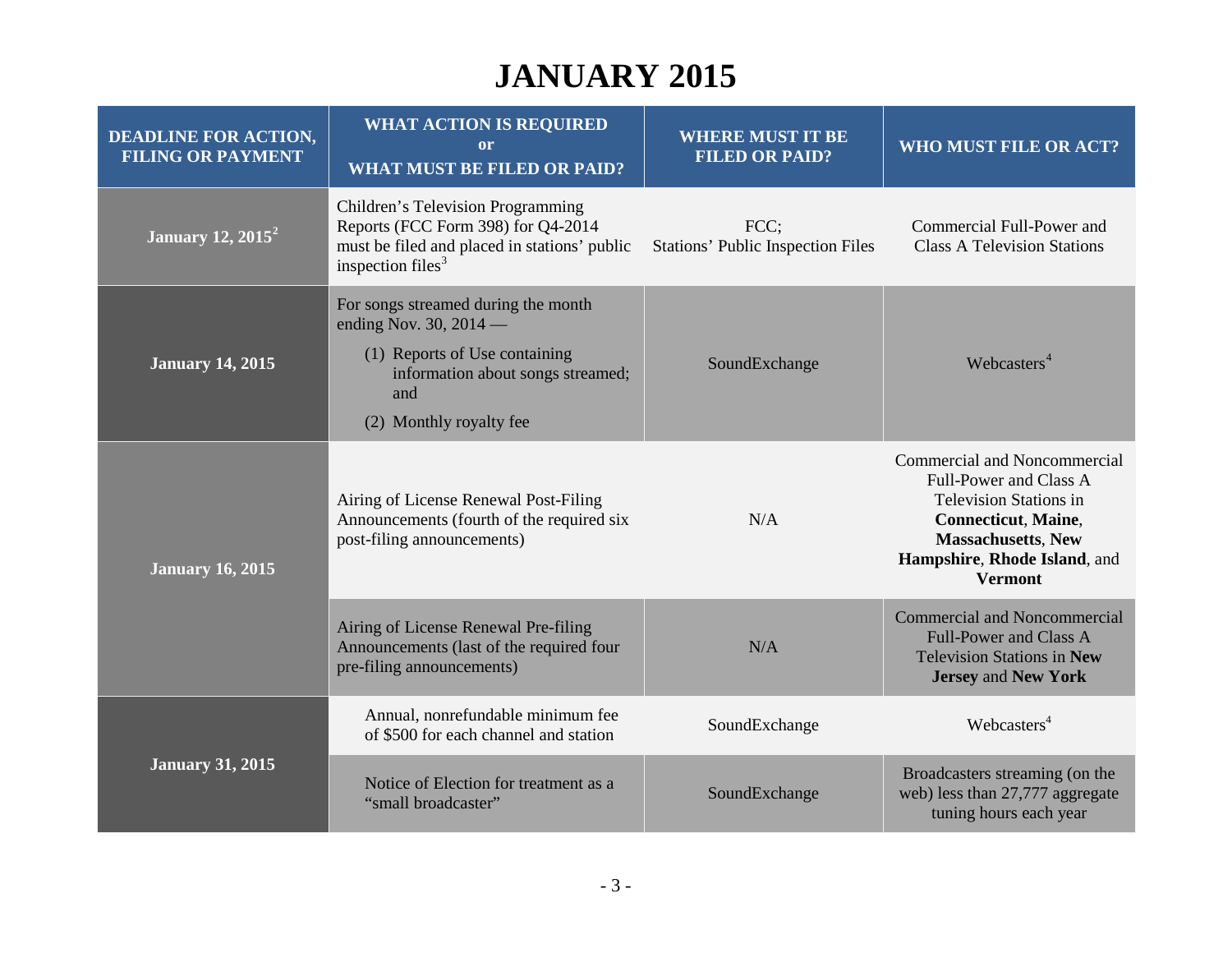### **JANUARY 2015**

| <b>DEADLINE FOR ACTION,</b><br><b>FILING OR PAYMENT</b> | <b>WHAT ACTION IS REQUIRED</b><br><sub>or</sub><br><b>WHAT MUST BE FILED OR PAID?</b>                         | <b>WHERE MUST IT BE</b><br><b>FILED OR PAID?</b> | WHO MUST FILE OR ACT?                                                                                            |
|---------------------------------------------------------|---------------------------------------------------------------------------------------------------------------|--------------------------------------------------|------------------------------------------------------------------------------------------------------------------|
| <b>January 31, 2015</b>                                 | Notice of Election to be covered by<br>certain agreements entered into under<br>the Webcasters Settlement Act | SoundExchange                                    | Certain webcasters who elect to<br>pay rates other than those set by<br>the Copyright Royalty Board <sup>5</sup> |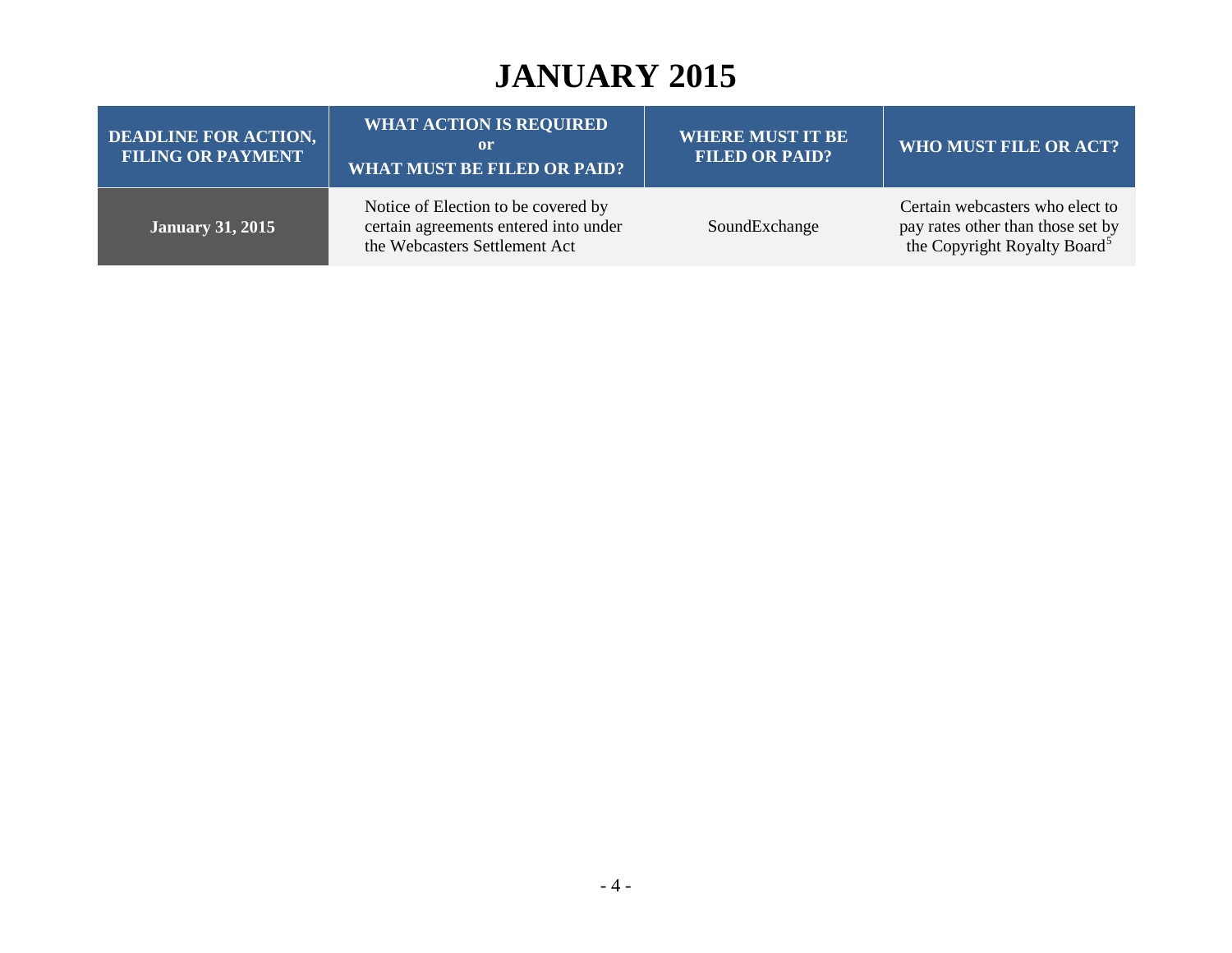#### **FEBRUARY 2015**

| <b>DEADLINE FOR ACTION,</b><br><b>FILING OR PAYMENT</b> | <b>WHAT ACTION IS REQUIRED</b><br>or<br><b>WHAT MUST BE FILED OR PAID?</b>                                      | <b>WHERE MUST IT BE</b><br><b>FILED OR PAID?</b> | <b>WHO MUST FILE OR ACT?</b>                                                                                                                                                                                                                                                                               |
|---------------------------------------------------------|-----------------------------------------------------------------------------------------------------------------|--------------------------------------------------|------------------------------------------------------------------------------------------------------------------------------------------------------------------------------------------------------------------------------------------------------------------------------------------------------------|
| <b>February 1, 2015</b>                                 | Airing of License Renewal Post-Filing<br>Announcements (fifth of the required six<br>post-filing announcements) | N/A                                              | <b>Commercial and Noncommercial</b><br><b>Full-Power and Class A</b><br><b>Television Stations in</b><br><b>Connecticut</b> , Maine,<br><b>Massachusetts, New</b><br>Hampshire, Rhode Island, and<br><b>Vermont</b>                                                                                        |
|                                                         | Airing of License Renewal Post-Filing<br>Announcements (first of the required six<br>post-filing announcements) | N/A                                              | <b>Commercial and Noncommercial</b><br>Full-Power and Class A<br><b>Television Stations in New</b><br><b>Jersey and New York</b>                                                                                                                                                                           |
|                                                         | Airing of License Renewal Pre-Filing<br>Announcements (first of the required four<br>pre-filing announcements)  | N/A                                              | <b>Commercial and Noncommercial</b><br><b>Full-Power and Class A</b><br><b>Television Stations in Delaware</b><br>and Pennsylvania                                                                                                                                                                         |
|                                                         | Annual EEO Public File Reports must be<br>placed in stations' public inspection files                           | Stations' Public Inspection File                 | Commercial and Noncommercial<br>Full-Power and Class A<br>Television Stations and AM and<br>FM Radio Stations in Arkansas,<br>Kansas, Louisiana, Mississippi,<br>Nebraska, New Jersey, New<br>York, and Oklahoma that are<br>part of an Employment Unit <sup>6</sup> with<br>5 or more full-time employees |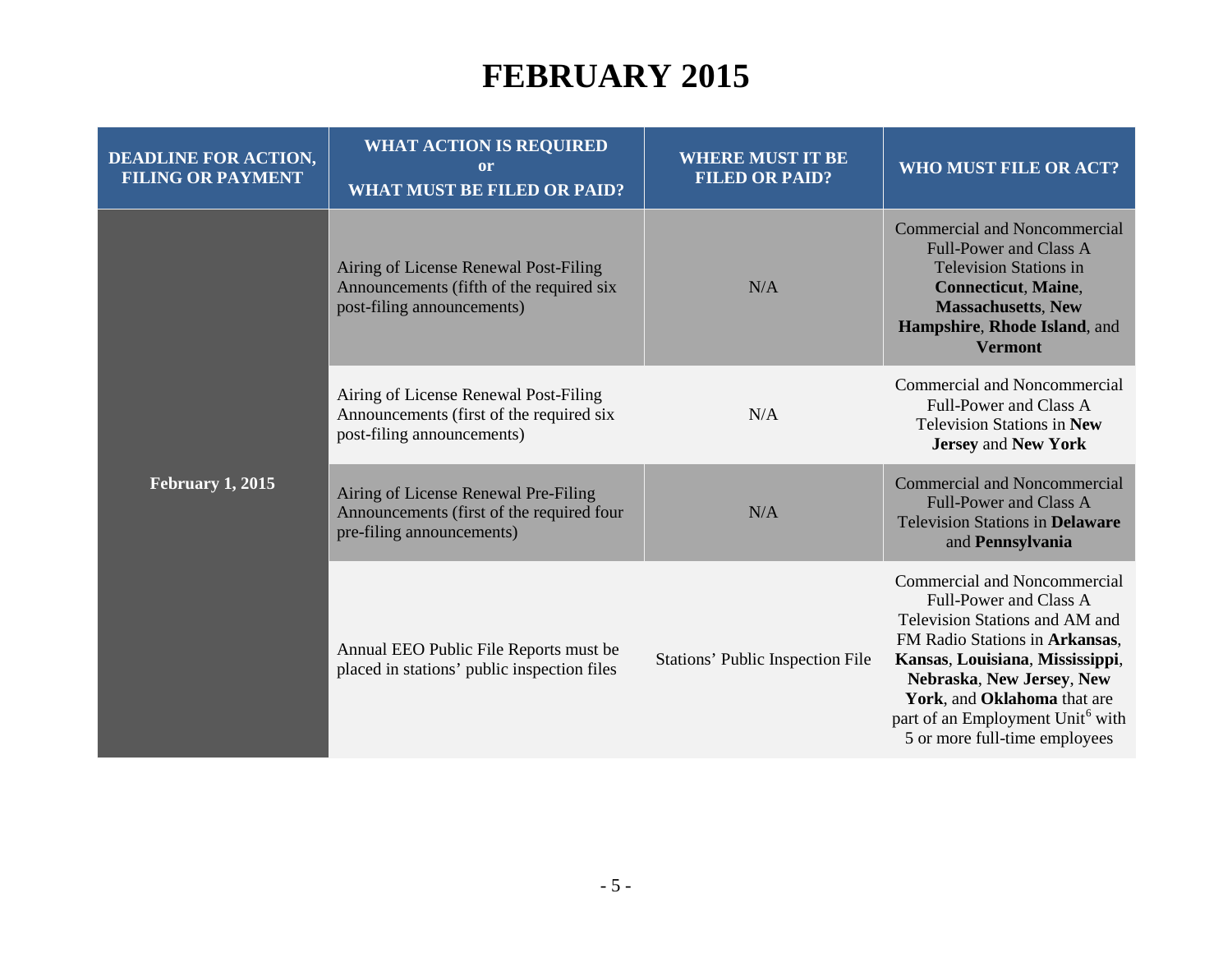#### **FEBRUARY 2015**

| <b>DEADLINE FOR ACTION,</b><br><b>FILING OR PAYMENT</b> | <b>WHAT ACTION IS REQUIRED</b><br>or<br><b>WHAT MUST BE FILED OR PAID?</b>                                                          | <b>WHERE MUST IT BE</b><br><b>FILED OR PAID?</b> | WHO MUST FILE OR ACT?                                                                                                                                                                                     |
|---------------------------------------------------------|-------------------------------------------------------------------------------------------------------------------------------------|--------------------------------------------------|-----------------------------------------------------------------------------------------------------------------------------------------------------------------------------------------------------------|
| February 2, $2015^7$                                    | <b>Biennial Ownership Reports (FCC Form</b><br>323-E) must be filed and placed in<br>stations' public inspection files <sup>3</sup> | FCC;<br><b>Stations' Public Inspection Files</b> | Noncommercial Television<br>Stations in Arkansas, Louisiana,<br>Mississippi, New Jersey, and<br><b>New York; Noncommercial AM</b><br>and FM Radio Stations in<br>Kansas, Nebraska, and<br><b>Oklahoma</b> |
|                                                         | License Renewal Applications (FCC Form<br>303-S) and EEO Program Reports (FCC<br>Form 396) must be filed <sup>3</sup>               | FCC:<br><b>Stations' Public Inspection Files</b> | <b>Commercial and Noncommercial</b><br>Full-Power and Class A<br><b>Television Stations, TV</b><br>Translators, <sup>8</sup> and LPTV Stations<br>in New Jersey and New York                              |
| <b>February 14, 2015</b>                                | For songs streamed during the month<br>ending Dec. 31, 2014 —                                                                       |                                                  |                                                                                                                                                                                                           |
|                                                         | (1) Reports of Use containing<br>information about songs streamed;<br>and                                                           | SoundExchange                                    | Webcasters <sup>4</sup>                                                                                                                                                                                   |
|                                                         | (2) Monthly royalty fee                                                                                                             |                                                  |                                                                                                                                                                                                           |
| <b>February 16, 2015</b>                                | Airing of License Renewal Post-Filing<br>Announcements (last of the required six<br>post-filing announcements)                      | N/A                                              | Commercial and Noncommercial<br>Full-Power and Class A<br><b>Television Stations in</b><br><b>Connecticut</b> , Maine,<br><b>Massachusetts, New</b><br>Hampshire, Rhode Island, and<br><b>Vermont</b>     |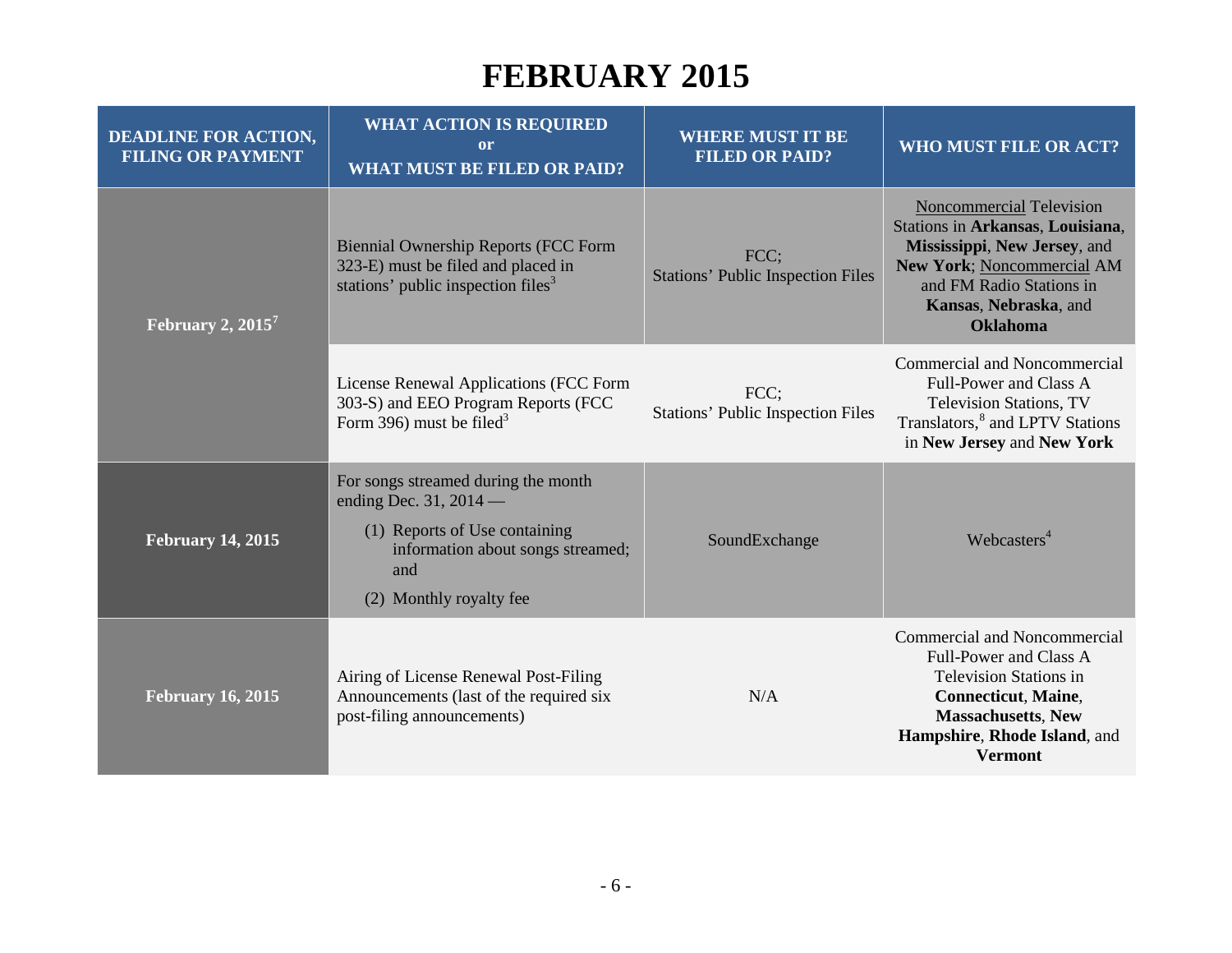#### **FEBRUARY 2015**

| <b>DEADLINE FOR ACTION,</b><br><b>FILING OR PAYMENT</b> | <b>WHAT ACTION IS REQUIRED</b><br>or<br><b>WHAT MUST BE FILED OR PAID?</b>                                       | <b>WHERE MUST IT BE</b><br><b>FILED OR PAID?</b> | WHO MUST FILE OR ACT?                                                                                                     |
|---------------------------------------------------------|------------------------------------------------------------------------------------------------------------------|--------------------------------------------------|---------------------------------------------------------------------------------------------------------------------------|
| <b>February 16, 2015</b>                                | Airing of License Renewal Post-Filing<br>Announcements (second of the required six<br>post-filing announcements) | N/A                                              | Commercial and Noncommercial<br>Full-Power and Class A<br><b>Television Stations in New</b><br><b>Jersey and New York</b> |
|                                                         | Airing of License Renewal Pre-Filing<br>Announcements (second of the required<br>four pre-filing announcements)  | N/A                                              | Commercial and Noncommercial<br>Full-Power and Class A<br><b>Television Stations in Delaware</b><br>and Pennsylvania      |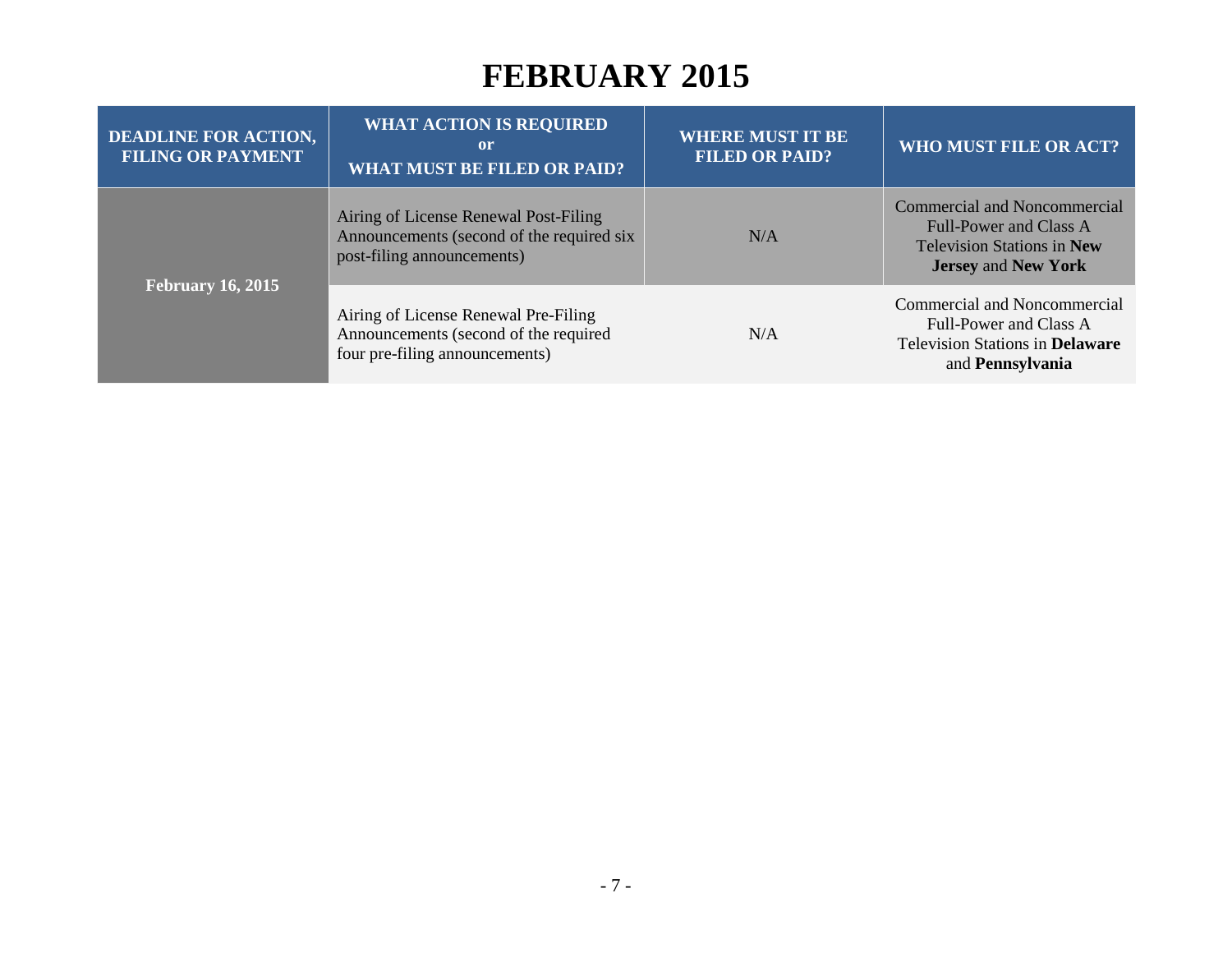## **MARCH 2015**

| <b>DEADLINE FOR ACTION,</b><br><b>FILING OR PAYMENT</b> | <b>WHAT ACTION IS REQUIRED</b><br><sub>or</sub><br><b>WHAT MUST BE FILED OR PAID?</b>                                                                                                                                                                                                                         | <b>WHERE MUST IT BE FILED</b><br><b>OR PAID?</b> | WHO MUST FILE OR ACT?                                                                                                                   |
|---------------------------------------------------------|---------------------------------------------------------------------------------------------------------------------------------------------------------------------------------------------------------------------------------------------------------------------------------------------------------------|--------------------------------------------------|-----------------------------------------------------------------------------------------------------------------------------------------|
| <b>March 1, 2015</b>                                    | Airing of License Renewal Post-Filing<br>Announcements (third of the required six<br>post-filing announcements)                                                                                                                                                                                               | N/A                                              | <b>Commercial and Noncommercial</b><br><b>Full-Power and Class A</b><br><b>Television Stations in New</b><br><b>Jersey and New York</b> |
|                                                         | Airing of License Renewal Pre-Filing<br>Announcements (third of the required four<br>pre-filing announcements)                                                                                                                                                                                                | N/A                                              | Commercial and Noncommercial<br>Full-Power and Class A<br><b>Television Stations in Delaware</b><br>and Pennsylvania                    |
| <b>March 16, 2015</b>                                   | Airing of License Renewal Post-Filing<br>Announcements (fourth of the required<br>six post-filing announcements)                                                                                                                                                                                              | N/A                                              | <b>Commercial and Noncommercial</b><br><b>Full-Power and Class A</b><br><b>Television Stations in New</b><br><b>Jersey and New York</b> |
|                                                         | Airing of License Renewal Pre-Filing<br>Announcements (last of the required four<br>pre-filing announcements)                                                                                                                                                                                                 | N/A                                              | Commercial and Noncommercial<br>Full-Power and Class A<br>Television Stations Delaware and<br>Pennsylvania                              |
|                                                         | Compliance with new obligations<br>imposed by Closed Caption Quality<br>Rules, including caption quality standards,<br>"best practices" for captioning,<br>recordkeeping requirements, and new<br>standards for processing FCC complaints<br>about stations using the Electronic<br>Newsroom Technique (ENT). | N/A                                              | Any Television Station Licensed<br>by the FCC                                                                                           |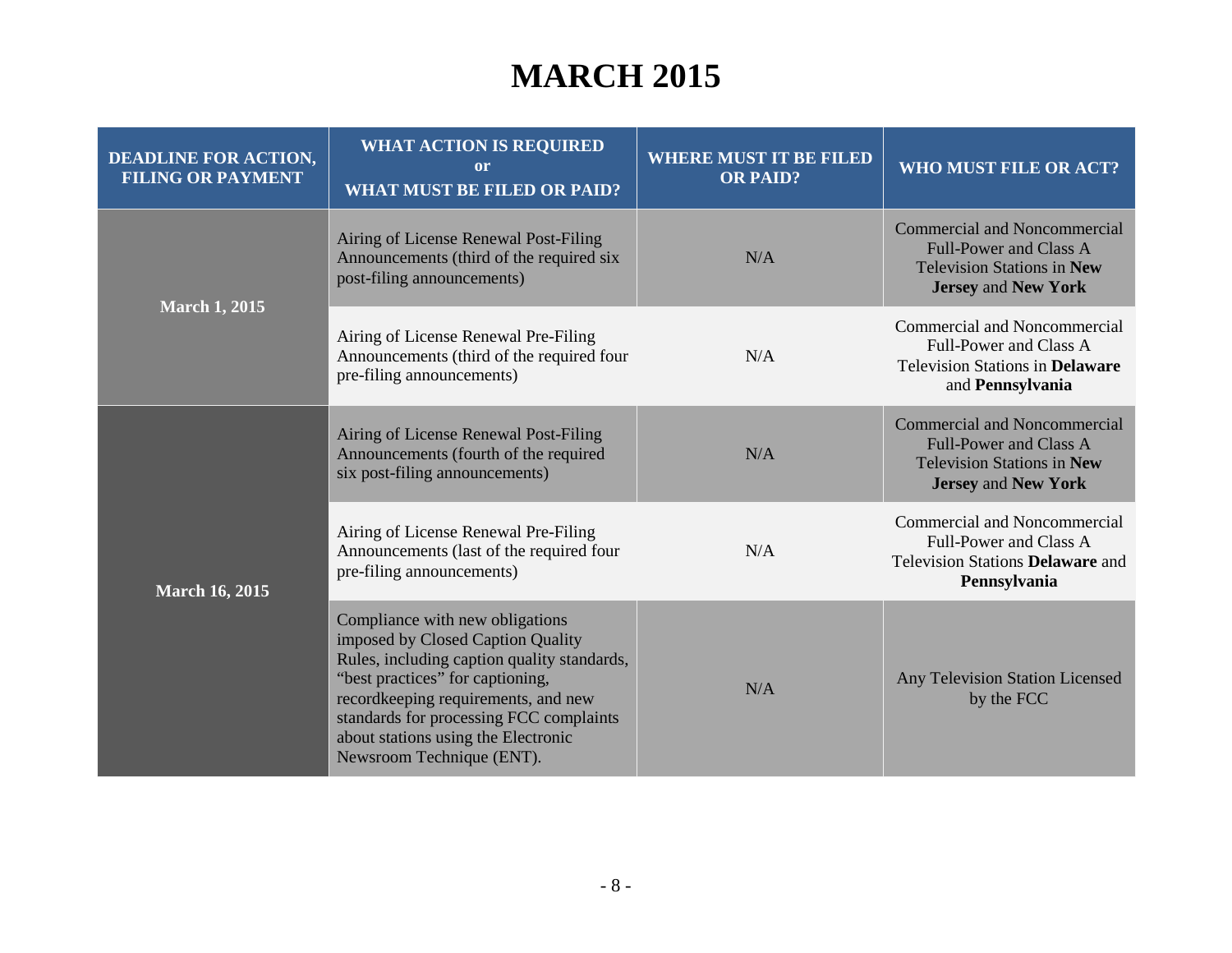#### **MARCH 2015**

| <b>DEADLINE FOR ACTION,</b><br><b>FILING OR PAYMENT</b> | <b>WHAT ACTION IS REQUIRED</b><br><sub>or</sub><br><b>WHAT MUST BE FILED OR PAID?</b>                                                        | <b>WHERE MUST IT BE FILED</b><br><b>OR PAID?</b> | WHO MUST FILE OR ACT?   |
|---------------------------------------------------------|----------------------------------------------------------------------------------------------------------------------------------------------|--------------------------------------------------|-------------------------|
| <b>March 17, 2015</b>                                   | For songs streamed during the month<br>ending Jan. 31, $2015$ —<br>(1) Reports of Use containing<br>information about songs<br>streamed; and | SoundExchange                                    | Webcasters <sup>4</sup> |
|                                                         | (2) Monthly royalty fee                                                                                                                      |                                                  |                         |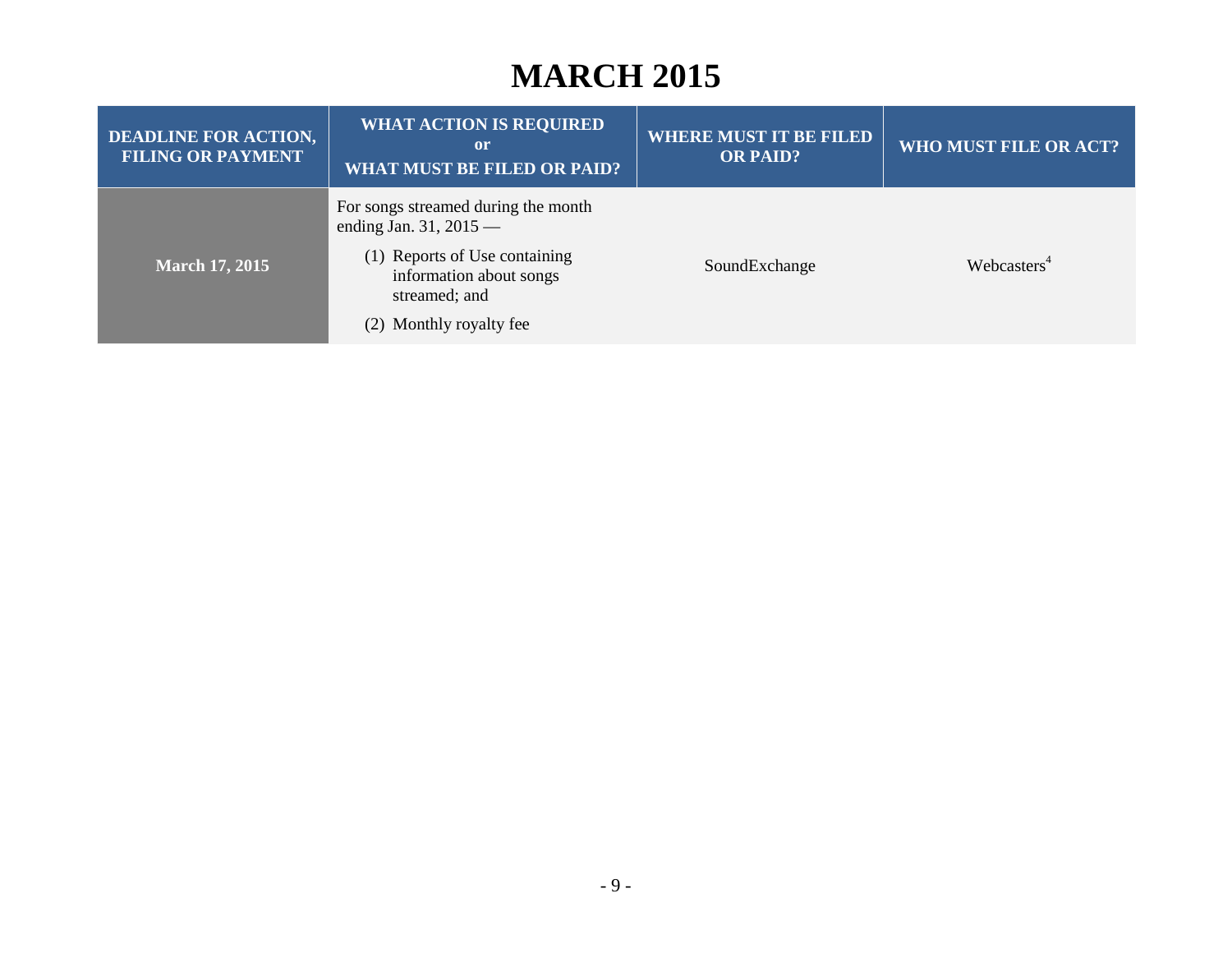# **APRIL 2015**

| <b>DEADLINE FOR ACTION,</b><br><b>FILING OR PAYMENT</b> | <b>WHAT ACTION IS REQUIRED</b><br><b>or</b><br><b>WHAT MUST BE FILED OR PAID?</b>                                                   | <b>WHERE MUST IT BE FILED</b><br><b>OR PAID?</b> | <b>WHO MUST FILE OR ACT?</b>                                                                                                                                                                                                                                                        |
|---------------------------------------------------------|-------------------------------------------------------------------------------------------------------------------------------------|--------------------------------------------------|-------------------------------------------------------------------------------------------------------------------------------------------------------------------------------------------------------------------------------------------------------------------------------------|
| <b>April 1, 2015</b>                                    | Airing of License Renewal Post-Filing<br>Announcements (fifth of the required six<br>post-filing announcements)                     | N/A                                              | <b>Commercial and Noncommercial</b><br><b>Full-Power and Class A</b><br>Television Stations in in New<br><b>Jersey and New York</b>                                                                                                                                                 |
|                                                         | License Renewal Applications (FCC<br>Form 303-S) and EEO Program Reports<br>(FCC Form 396) must be filed <sup>3</sup>               | FCC;<br><b>Stations' Public Inspection Files</b> | Commercial and Noncommercial<br>Full-Power and Class A<br><b>Television Stations, TV</b><br>Translators, <sup>8</sup> and LPTV Stations<br>in Delaware and Pennsylvania                                                                                                             |
|                                                         | Airing of License Renewal Post-Filing<br>Announcements (first of the required six<br>post-filing announcements)                     | N/A                                              | <b>Commercial and Noncommercial</b><br><b>Full-Power and Class A</b><br><b>Television Stations in Delaware</b><br>and Pennsylvania                                                                                                                                                  |
|                                                         | Annual EEO Public File Reports must be<br>placed in stations' public inspection files                                               | Stations' Public Inspection File                 | Commercial and Noncommercial<br>Full-Power and Class A<br>Television Stations and AM and<br>FM Radio Stations in Delaware,<br>Indiana, Kentucky,<br>Pennsylvania, Tennessee, and<br>Texas that are part of an<br>Employment Unit <sup>6</sup> with 5 or more<br>full-time employees |
|                                                         | <b>Biennial Ownership Reports (FCC Form</b><br>323-E) must be filed and placed in<br>stations' public inspection files <sup>3</sup> | FCC:<br><b>Stations' Public Inspection Files</b> | <b>Noncommercial Television</b><br>Stations in Delaware, Indiana,<br>Kentucky, Pennsylvania, and<br>Tennessee; Noncommercial AM<br>and FM Radio Stations in Texas                                                                                                                   |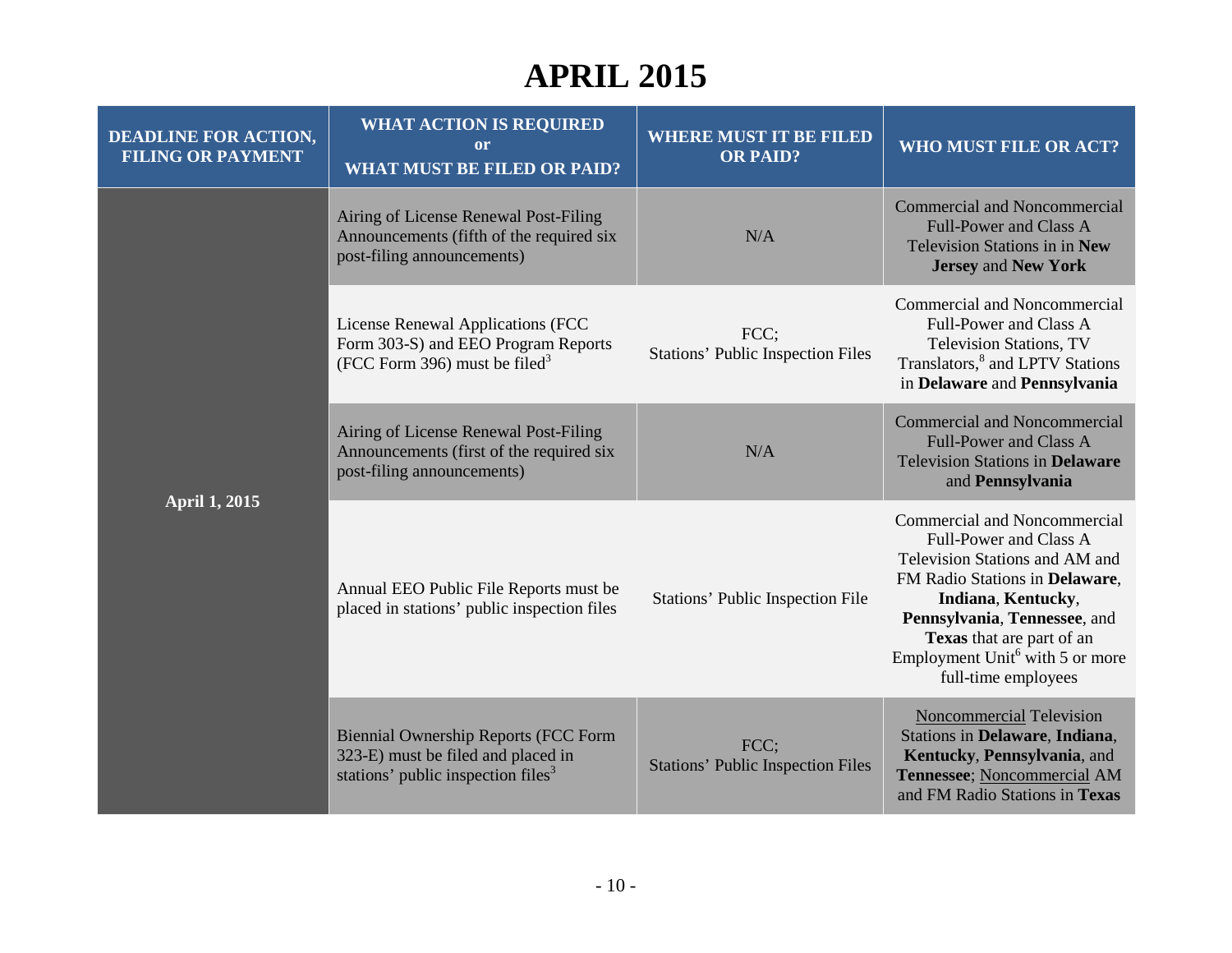# **APRIL 2015**

| <b>DEADLINE FOR ACTION,</b><br><b>FILING OR PAYMENT</b> | <b>WHAT ACTION IS REQUIRED</b><br>or<br><b>WHAT MUST BE FILED OR PAID?</b>                                                                                            | <b>WHERE MUST IT BE FILED</b><br><b>OR PAID?</b> | WHO MUST FILE OR ACT?                                                                                                                                                                                                                                                |
|---------------------------------------------------------|-----------------------------------------------------------------------------------------------------------------------------------------------------------------------|--------------------------------------------------|----------------------------------------------------------------------------------------------------------------------------------------------------------------------------------------------------------------------------------------------------------------------|
| <b>April 4, 2015</b>                                    | Begin charging Lowest Unit Rates to<br>political candidates who are running in<br>primary elections to be held on May 19,<br>2015                                     | N/A                                              | Commercial Full-Power and<br>Class A Television Stations and<br>AM and FM Radio Stations that<br>sell time to candidates for<br>Federal, state, and local races to<br>be decided by any May 19 <sup>th</sup><br>primary election<br>A primary election is being held |
|                                                         |                                                                                                                                                                       |                                                  | in Kentucky on May 19, $2015^9$                                                                                                                                                                                                                                      |
| <b>April 10, 2015</b>                                   | <b>Children's Television Programming</b><br>Reports (FCC Form 398) for Q1-2015<br>must be filed and placed in stations'<br>public inspection files <sup>3</sup>       | FCC;<br><b>Stations' Public Inspection Files</b> | <b>Commercial Full-Power and</b><br><b>Class A Television Stations</b>                                                                                                                                                                                               |
|                                                         | Records showing compliance with<br>commercial limits on Children's<br>Television Programming during Q1-2015<br>must be placed in stations' public<br>inspection files | <b>Stations' Public Inspection Files</b>         | Commercial Full-Power and<br><b>Class A Television Stations</b>                                                                                                                                                                                                      |
|                                                         | Issues/Programs Lists for Q1-2015 must<br>be placed in stations' public inspection<br>files                                                                           | <b>Stations' Public Inspection Files</b>         | <b>Commercial and Noncommercial</b><br><b>Full Power and Class A</b><br><b>Television Stations; Commercial</b><br>and Noncommercial AM and FM<br><b>Radio Stations</b>                                                                                               |
|                                                         | Documentation of Class A Television<br>Continuing Eligibility should be placed in<br>stations' public inspection files <sup>1</sup>                                   | <b>Stations' Public Inspection Files</b>         | <b>Class A Television Stations</b>                                                                                                                                                                                                                                   |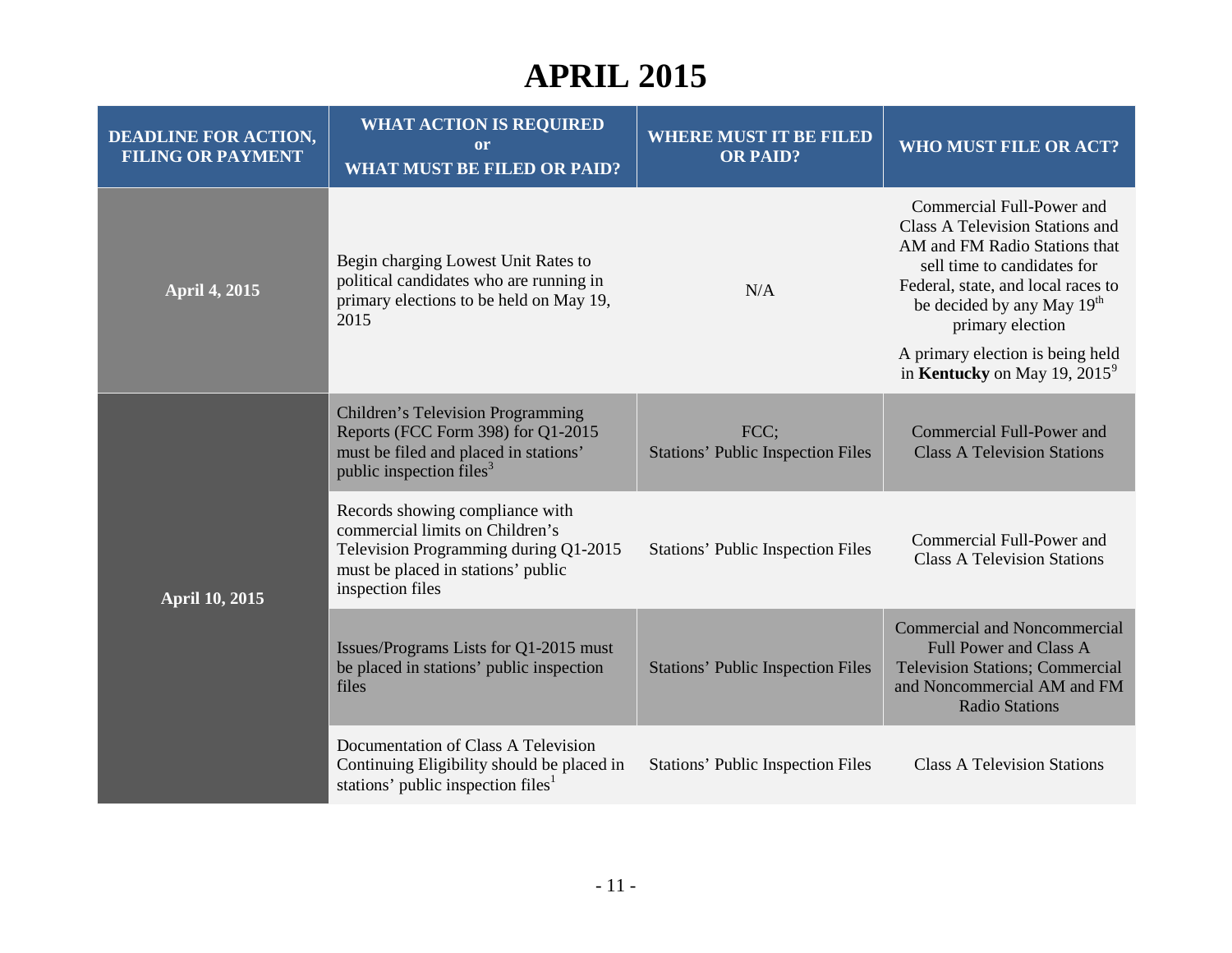# **APRIL 2015**

| <b>DEADLINE FOR ACTION,</b><br><b>FILING OR PAYMENT</b> | <b>WHAT ACTION IS REQUIRED</b><br><sub>or</sub><br><b>WHAT MUST BE FILED OR PAID?</b>                                                                                   | <b>WHERE MUST IT BE FILED</b><br><b>OR PAID?</b> | WHO MUST FILE OR ACT?                                                                                                                                                                                                                                                                                       |
|---------------------------------------------------------|-------------------------------------------------------------------------------------------------------------------------------------------------------------------------|--------------------------------------------------|-------------------------------------------------------------------------------------------------------------------------------------------------------------------------------------------------------------------------------------------------------------------------------------------------------------|
| <b>April 14, 2015</b>                                   | For songs streamed during the month<br>ending Feb. 28, $2015$ —<br>(1) Reports of Use containing<br>information about songs<br>streamed; and<br>(2) Monthly royalty fee | SoundExchange                                    | Webcasters <sup>4</sup>                                                                                                                                                                                                                                                                                     |
| <b>April 16, 2015</b>                                   | Airing of License Renewal Post-Filing<br>Announcements (last of the required six<br>post-filing announcements)                                                          | N/A                                              | <b>Commercial and Noncommercial</b><br>Full-Power and Class A<br><b>Television Stations in New</b><br><b>Jersey and New York</b>                                                                                                                                                                            |
|                                                         | Airing of License Renewal Post-Filing<br>Announcements (second of the required<br>six post-filing announcements)                                                        | N/A                                              | <b>Commercial and Noncommercial</b><br><b>Full-Power and Class A</b><br><b>Television Stations in Delaware</b><br>and Pennsylvania                                                                                                                                                                          |
| <b>April 25, 2015</b>                                   | Begin charging Lowest Unit Rates to<br>political candidates who are running in<br>primary elections to be held on June 9,<br>2015                                       | N/A                                              | Commercial Full-Power and<br><b>Class A Television Stations and</b><br>AM and FM Radio Stations that<br>sell time to candidates for<br>Federal, state, and local races to<br>be decided by any June 9 <sup>th</sup><br>primary election<br>A primary election is being held<br>Virginia on June 9, $2015^9$ |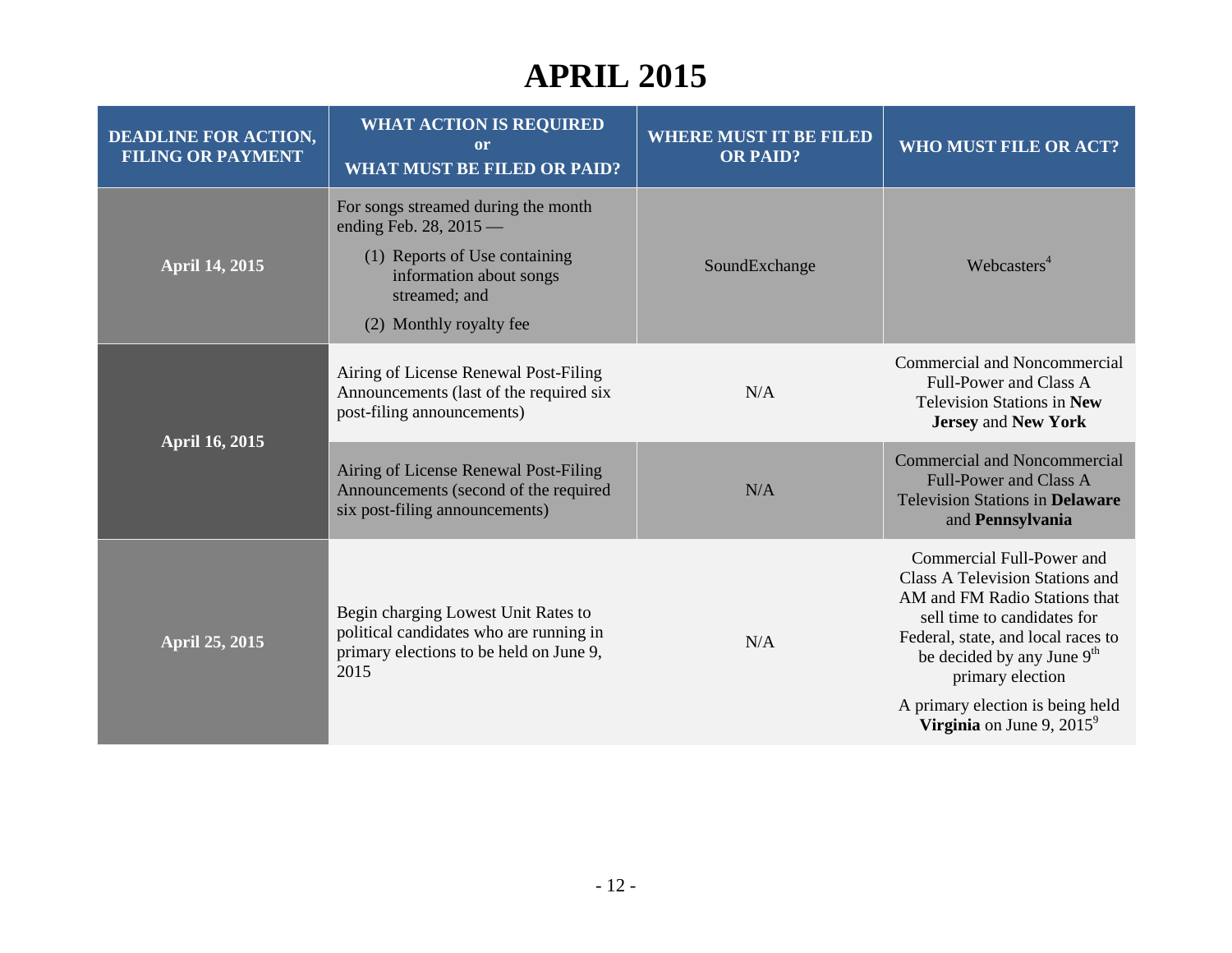# **MAY 2015**

| <b>DEADLINE FOR ACTION,</b><br><b>FILING OR PAYMENT</b> | <b>WHAT ACTION IS REQUIRED</b><br>or<br><b>WHAT MUST BE FILED OR PAID?</b>                                                                                                                                         | <b>WHERE MUST IT BE FILED</b><br><b>OR PAID?</b> | WHO MUST FILE OR ACT?                                                                                                              |
|---------------------------------------------------------|--------------------------------------------------------------------------------------------------------------------------------------------------------------------------------------------------------------------|--------------------------------------------------|------------------------------------------------------------------------------------------------------------------------------------|
| May 1, 2015                                             | Airing of License Renewal Post-Filing<br>Announcements (third of the required six<br>post-filing announcements)                                                                                                    | N/A                                              | <b>Commercial and Noncommercial</b><br><b>Full-Power and Class A</b><br>Television Stations Delaware and<br>Pennsylvania           |
| May 15, 2015                                            | For songs streamed during the month<br>ending Mar. $31, 2015$ —<br>(1) Reports of Use containing<br>information about songs<br>streamed; and<br>(2) Monthly royalty fee                                            | SoundExchange                                    | Webcasters <sup>4</sup>                                                                                                            |
| May 16, 2015                                            | Airing of License Renewal Post-Filing<br>Announcements (fourth of the required<br>six post-filing announcements)                                                                                                   | N/A                                              | <b>Commercial and Noncommercial</b><br><b>Full-Power and Class A</b><br><b>Television Stations in Delaware</b><br>and Pennsylvania |
| May 26, 2015                                            | Television stations must use a secondary<br>audio stream to convey televised<br>emergency information aurally, when<br>such information is conveyed visually<br>during programming other than<br>newscasts $^{10}$ | N/A                                              | Any Television Station Licensed<br>by the FCC                                                                                      |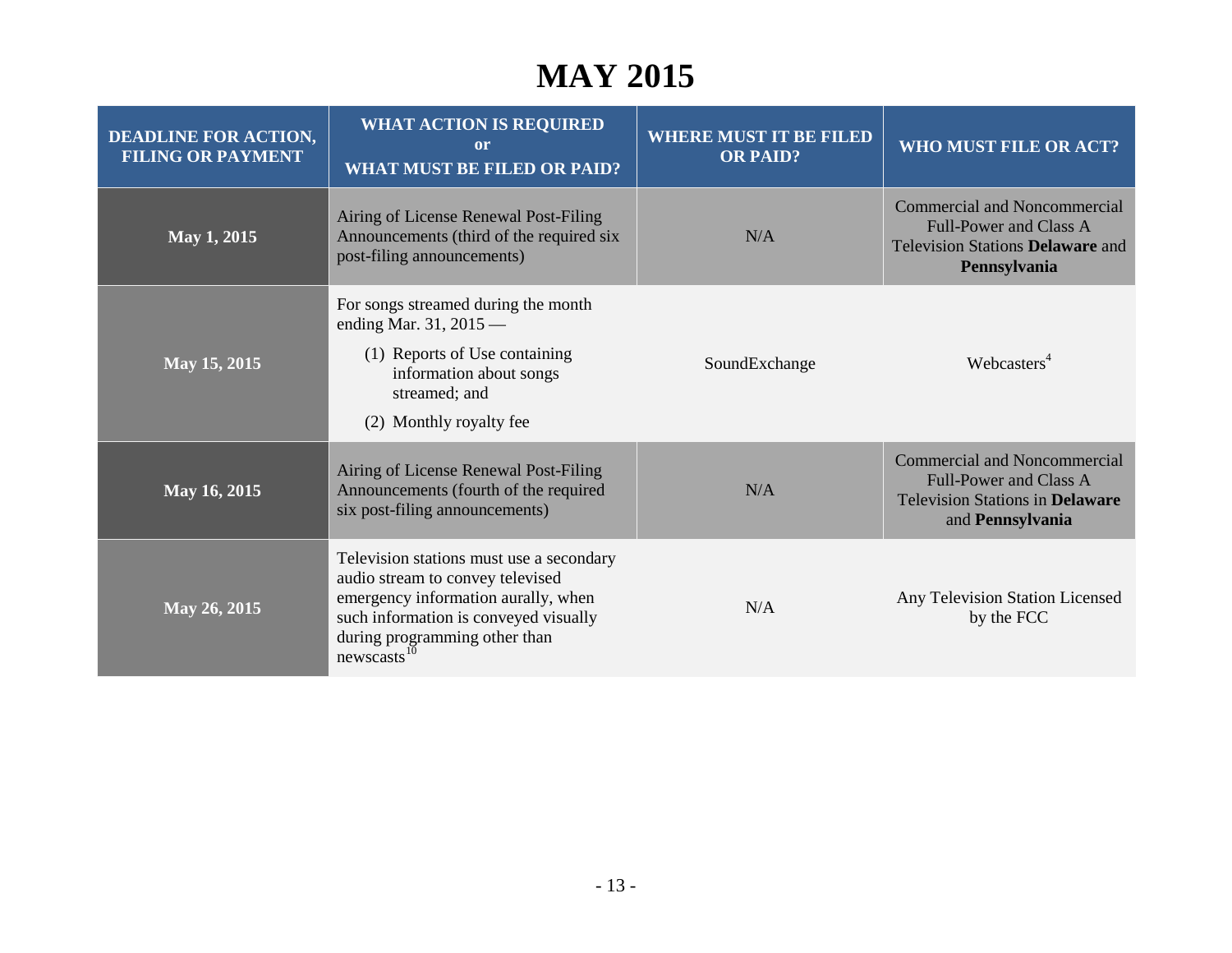# **JUNE 2015**

| <b>DEADLINE FOR ACTION,</b><br><b>FILING OR PAYMENT</b> | <b>WHAT ACTION IS REQUIRED</b><br><sub>or</sub><br><b>WHAT MUST BE FILED OR PAID?</b>                                               | <b>WHERE MUST IT BE FILED</b><br><b>OR PAID?</b> | WHO MUST FILE OR ACT?                                                                                                                                                                                                                                                                                                                                        |
|---------------------------------------------------------|-------------------------------------------------------------------------------------------------------------------------------------|--------------------------------------------------|--------------------------------------------------------------------------------------------------------------------------------------------------------------------------------------------------------------------------------------------------------------------------------------------------------------------------------------------------------------|
| <b>June 1, 2015</b>                                     | Airing of License Renewal Post-Filing<br>Announcements (fifth of the required six<br>post-filing announcements)                     | N/A                                              | <b>Commercial and Noncommercial</b><br><b>Full-Power and Class A</b><br><b>Television Stations in Delaware</b><br>and Pennsylvania                                                                                                                                                                                                                           |
|                                                         | Annual EEO Public File Reports must be<br>placed in stations' public inspection files                                               | Stations' Public Inspection File                 | Commercial and Noncommercial<br>Full-Power and Class A<br>Television Stations and AM and<br>FM Radio Stations in Arizona,<br>Idaho, Maryland, Michigan,<br>Nevada, New Mexico, Ohio,<br>Utah, Virginia, West Virginia,<br>Wyoming, and the District of<br>Columbia that are part of an<br>Employment Unit <sup>6</sup> with 5 or more<br>full-time employees |
|                                                         | <b>Biennial Ownership Reports (FCC Form</b><br>323-E) must be filed and placed in<br>stations' public inspection files <sup>3</sup> | FCC; Stations' Public Inspection<br>Files        | <b>Noncommercial Television</b><br>Stations in Michigan and Ohio;<br>Noncommercial AM and FM<br>Radio Stations in Arizona,<br>Idaho, Maryland, Nevada, New<br>Mexico, Utah, Virginia, West<br>Virginia, Wyoming, and the<br><b>District of Columbia</b>                                                                                                      |
|                                                         | Broadcast Mid-Term Report (FCC Form<br>397)                                                                                         | FCC; Stations' Public Inspection<br>Files        | Radio Station Employment Units <sup>6</sup><br>with 11 or more full-time<br>employees in Maryland,<br>Virginia, West Virginia, and the<br><b>District of Columbia</b>                                                                                                                                                                                        |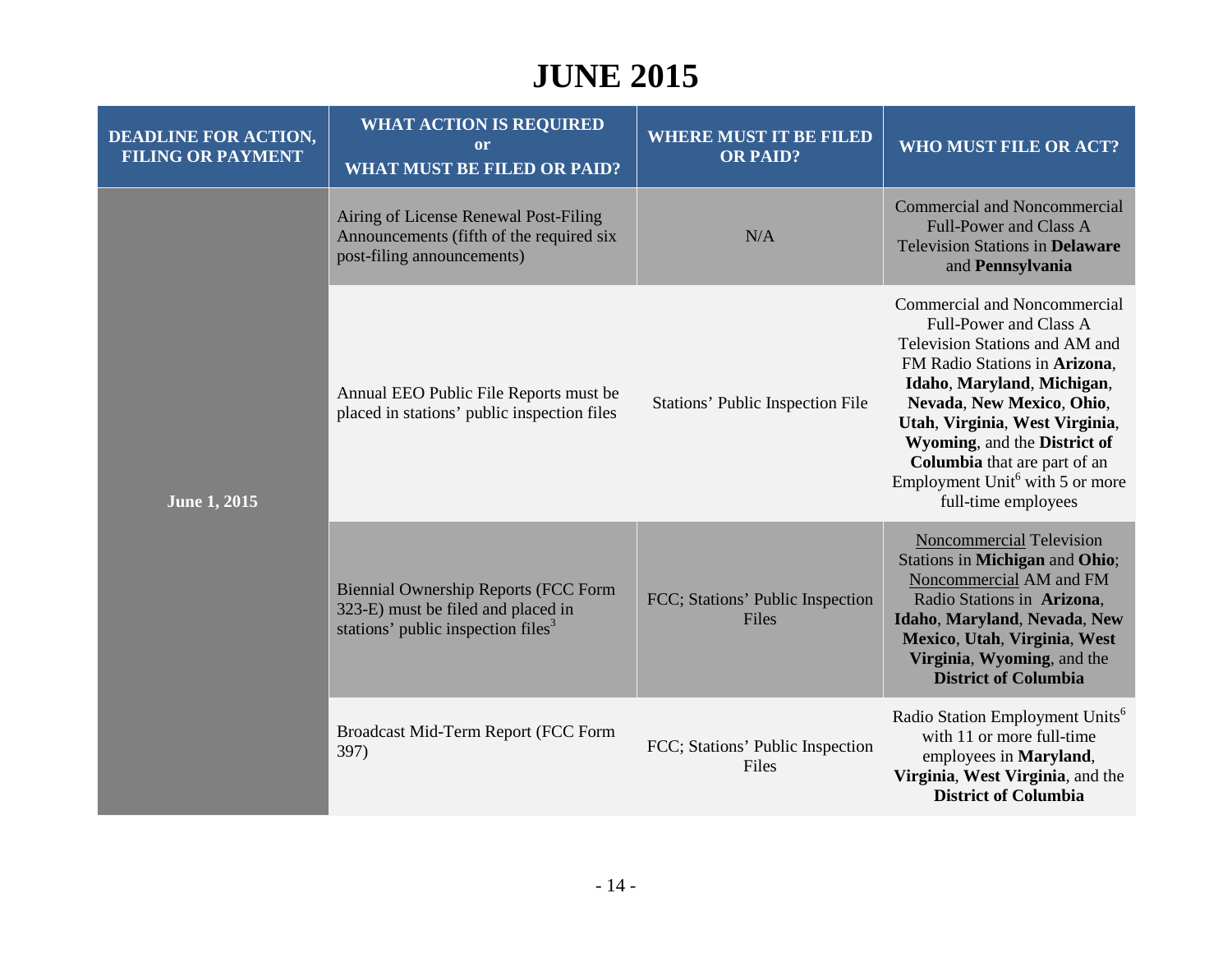## **JUNE 2015**

| <b>DEADLINE FOR ACTION,</b><br><b>FILING OR PAYMENT</b> | <b>WHAT ACTION IS REQUIRED</b><br>or<br><b>WHAT MUST BE FILED OR PAID?</b>                                                                                              | <b>WHERE MUST IT BE FILED</b><br><b>OR PAID?</b> | WHO MUST FILE OR ACT?                                                                                                                                                                                                                                                                                           |
|---------------------------------------------------------|-------------------------------------------------------------------------------------------------------------------------------------------------------------------------|--------------------------------------------------|-----------------------------------------------------------------------------------------------------------------------------------------------------------------------------------------------------------------------------------------------------------------------------------------------------------------|
| June 14, 2015                                           | For songs streamed during the month<br>ending Apr. 30, $2015$ —<br>(1) Reports of Use containing<br>information about songs<br>streamed; and<br>(2) Monthly royalty fee | SoundExchange                                    | Webcasters <sup>4</sup>                                                                                                                                                                                                                                                                                         |
| <b>June 16, 2015</b>                                    | Airing of License Renewal Post-Filing<br>Announcements (last of the required six<br>post-filing announcements)                                                          | N/A                                              | Commercial and Noncommercial<br>Full-Power and Class A<br><b>Television Stations in Delaware</b><br>and Pennsylvania                                                                                                                                                                                            |
| June 20, 2015                                           | Begin charging Lowest Unit Rates to<br>political candidates who are running in<br>primary elections to be held on August 4,<br>2015                                     | N/A                                              | Commercial Full-Power and<br><b>Class A Television Stations and</b><br>AM and FM Radio Stations that<br>sell time to candidates for<br>Federal, state, and local races to<br>be decided by any August $4th$<br>primary election<br>Primary elections are being held<br><b>Mississippi</b> on August 4, $2015^9$ |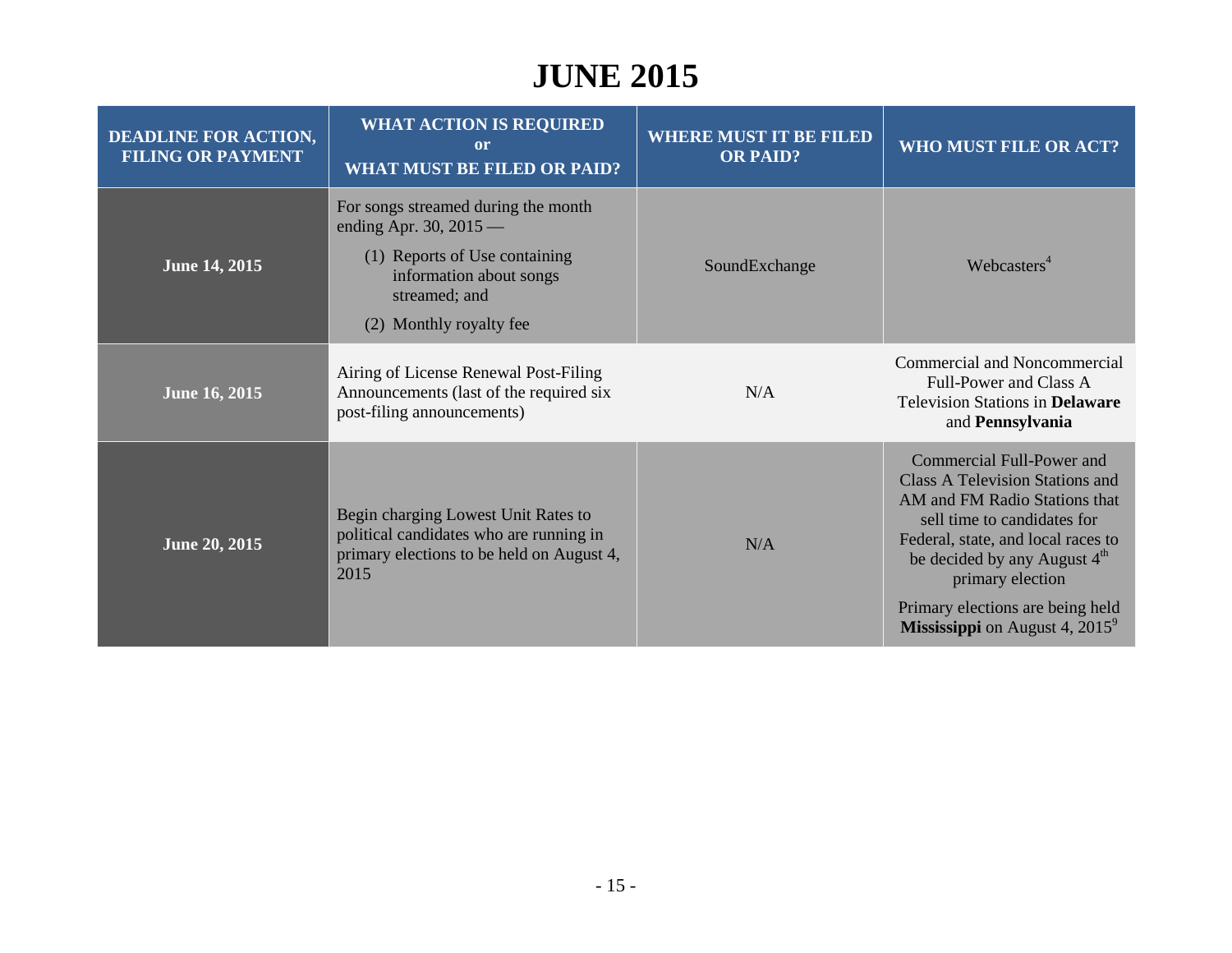# **JULY 2015**

| <b>DEADLINE FOR ACTION,</b><br><b>FILING OR PAYMENT</b> | <b>WHAT ACTION IS REQUIRED</b><br><b>or</b><br><b>WHAT MUST BE FILED OR PAID?</b>                                                                                                                                                                                   | <b>WHERE MUST IT BE FILED</b><br><b>OR PAID?</b> | WHO MUST FILE OR ACT?                                                                                                                                    |
|---------------------------------------------------------|---------------------------------------------------------------------------------------------------------------------------------------------------------------------------------------------------------------------------------------------------------------------|--------------------------------------------------|----------------------------------------------------------------------------------------------------------------------------------------------------------|
| <b>July 1, 2015</b>                                     | <b>Certain Commercial TV Stations must</b><br>provide 50 hours of video description per<br>calendar quarter, either during prime time<br>or on children's programming, on each<br>programming stream on which they carry<br>one of the Big 4 networks <sup>11</sup> | N/A                                              | Commercial TV Stations that are<br>affiliated with a Big 4 Network in<br>a Top 60 Market (as of January 1,<br>2015, determined by Nielsen)               |
| <b>July 10, 2015</b>                                    | Children's Television Programming<br>Reports (FCC Form 398) for Q2-2015<br>must be filed and placed in stations'<br>public inspection files <sup>3</sup>                                                                                                            | FCC;<br><b>Stations' Public Inspection Files</b> | Commercial Full-Power and<br><b>Class A Television Stations</b>                                                                                          |
|                                                         | Records showing compliance with<br>commercial limits on Children's<br>Television Programming during Q2-2015<br>must be placed in stations' public<br>inspection files                                                                                               | <b>Stations' Public Inspection Files</b>         | <b>Commercial Full-Power and</b><br><b>Class A Television Stations</b>                                                                                   |
|                                                         | Issues/Programs Lists for Q2-2015 must<br>be placed in stations' public inspection<br>files                                                                                                                                                                         | <b>Stations' Public Inspection Files</b>         | Commercial and Noncommercial<br>Full Power and Class A<br><b>Television Stations; Commercial</b><br>and Noncommercial AM and FM<br><b>Radio Stations</b> |
|                                                         | Documentation of Class A Television<br>Continuing Eligibility should be placed in<br>stations' public inspection files <sup>1</sup>                                                                                                                                 | <b>Stations' Public Inspection Files</b>         | <b>Class A Television Stations</b>                                                                                                                       |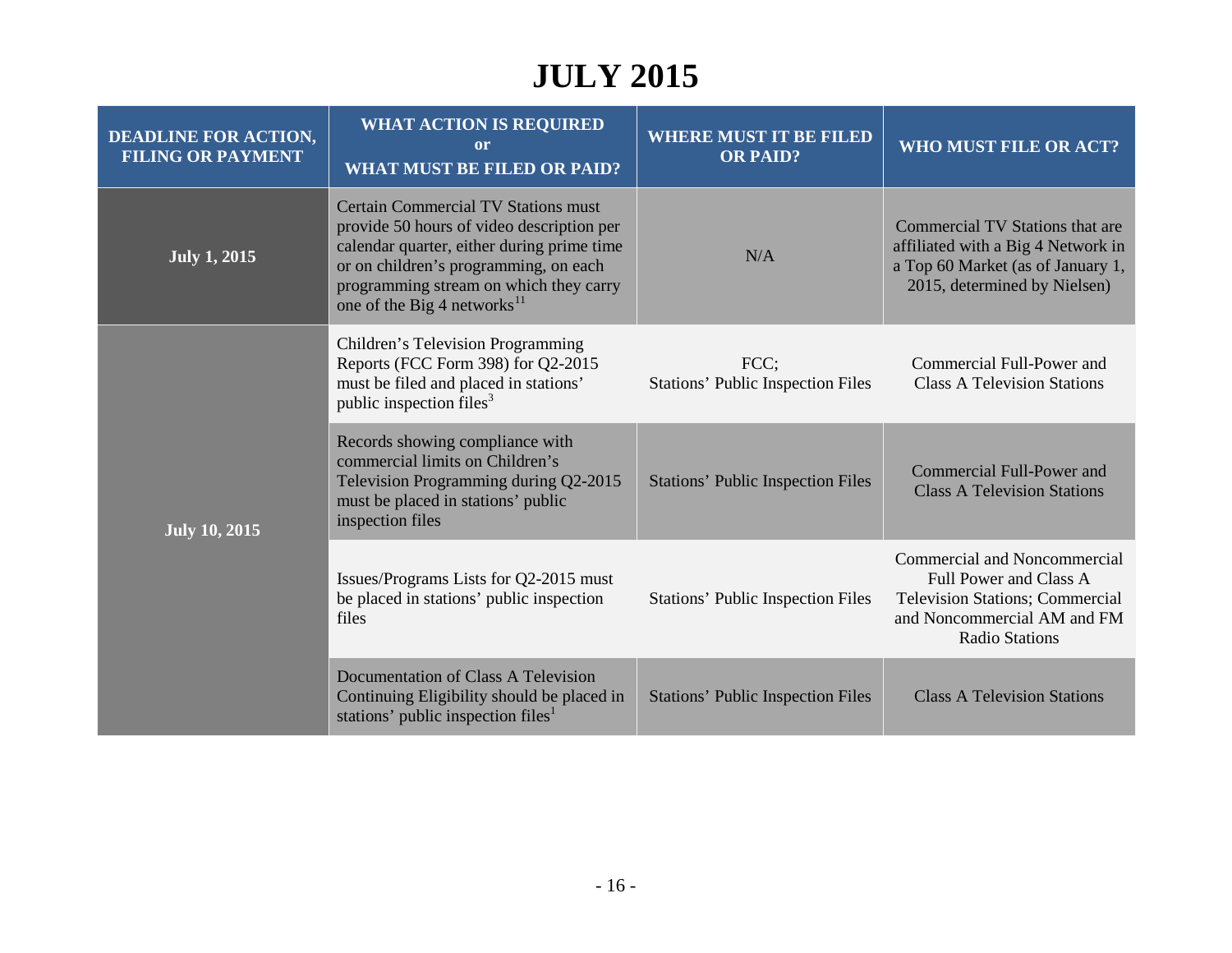# **JULY 2015**

| <b>DEADLINE FOR ACTION,</b><br><b>FILING OR PAYMENT</b> | <b>WHAT ACTION IS REQUIRED</b><br><sub>or</sub><br><b>WHAT MUST BE FILED OR PAID?</b>                                                | <b>WHERE MUST IT BE FILED</b><br><b>OR PAID?</b> | WHO MUST FILE OR ACT?                                                                                                                                                                                                                                                                                                    |
|---------------------------------------------------------|--------------------------------------------------------------------------------------------------------------------------------------|--------------------------------------------------|--------------------------------------------------------------------------------------------------------------------------------------------------------------------------------------------------------------------------------------------------------------------------------------------------------------------------|
| <b>July 11, 2015</b>                                    | Begin charging Lowest Unit Rates to<br>political candidates who are running in<br>primary elections to be held on August 25,<br>2015 | N/A                                              | Commercial Full-Power and<br>Class A Television Stations and<br>AM and FM Radio Stations that<br>sell time to candidates for<br>Federal, state, and local races to<br>be decided by any August 25 <sup>th</sup><br>primary election<br>Primary run-off elections are<br>being held Mississippi on August<br>$25, 2015^9$ |
|                                                         |                                                                                                                                      |                                                  |                                                                                                                                                                                                                                                                                                                          |
| <b>July 15, 2015</b>                                    | For songs streamed during the month<br>ending May 31, $2015$ —<br>(1) Reports of Use containing<br>information about songs           | SoundExchange                                    | Webcasters <sup>4</sup>                                                                                                                                                                                                                                                                                                  |
|                                                         | streamed; and<br>(2) Monthly royalty fee                                                                                             |                                                  |                                                                                                                                                                                                                                                                                                                          |
| July 31, 2015 <sup>12</sup>                             | Requests to receive compensation for<br>retransmissions of over-the-air television<br>signals by cable and satellite systems         | <b>Copyright Royalty Board</b>                   | Eligible Television Stations <sup>13</sup>                                                                                                                                                                                                                                                                               |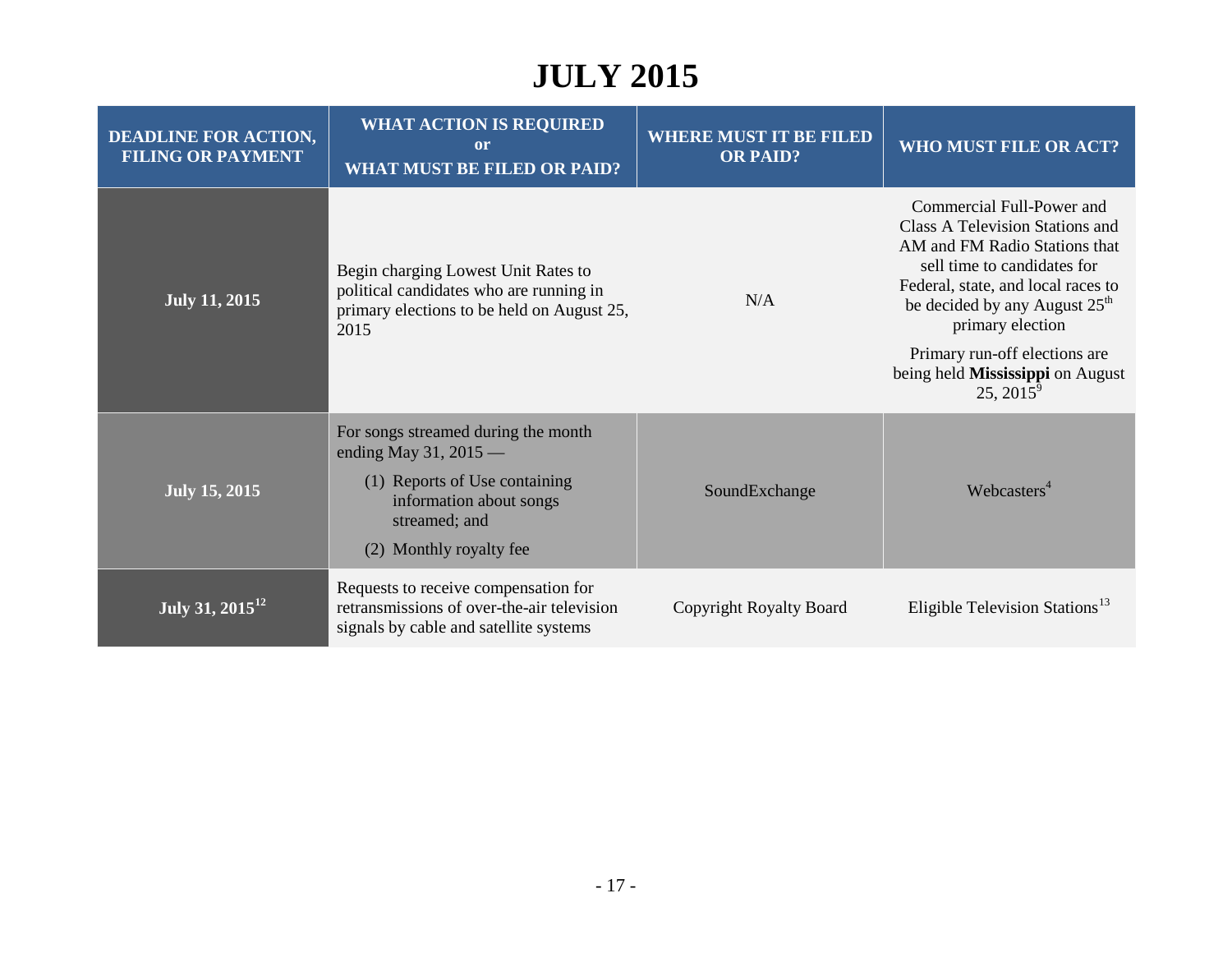# **AUGUST 2015**

| <b>DEADLINE FOR ACTION,</b><br><b>FILING OR PAYMENT</b> | <b>WHAT ACTION IS REQUIRED</b><br><sub>or</sub><br><b>WHAT MUST BE FILED OR PAID?</b>                                                                                   | <b>WHERE MUST IT BE FILED</b><br><b>OR PAID?</b> | <b>WHO MUST FILE OR ACT?</b>                                                                                                                                                                                                                                                                       |
|---------------------------------------------------------|-------------------------------------------------------------------------------------------------------------------------------------------------------------------------|--------------------------------------------------|----------------------------------------------------------------------------------------------------------------------------------------------------------------------------------------------------------------------------------------------------------------------------------------------------|
| <b>August 1, 2015</b>                                   | Annual EEO Public File Reports must be<br>placed in stations' public inspection files                                                                                   | <b>Stations' Public Inspection File</b>          | <b>Commercial and Noncommercial</b><br><b>Full-Power and Class A</b><br>Television Stations and AM and<br>FM Radio Stations in California,<br>Illinois, North Carolina, South<br>Carolina, and Wisconsin that are<br>part of an Employment Unit <sup>6</sup> with<br>5 or more full-time employees |
| August 3, $2015^{14}$                                   | <b>Biennial Ownership Reports (FCC Form</b><br>323-E) must be filed and placed in<br>stations' public inspection files $3$                                              | FCC; Stations' Public Inspection<br>Files        | Noncommercial Television<br>Stations in <b>Illinois</b> and<br>Wisconsin; Noncommercial AM<br>and FM Radio Stations in<br>California, North Carolina, and<br><b>South Carolina</b>                                                                                                                 |
|                                                         | Broadcast Mid-Term Report (FCC Form<br>397)                                                                                                                             | FCC; Stations' Public Inspection<br>Files        | Radio Station Employment Units <sup>6</sup><br>with 11 or more full-time<br>employees in North Carolina<br>and South Carolina                                                                                                                                                                      |
| <b>August 14, 2015</b>                                  | For songs streamed during the month<br>ending June 30, $2015$ —<br>(1) Reports of Use containing<br>information about songs<br>streamed; and<br>(2) Monthly royalty fee | SoundExchange                                    | Webcasters <sup>4</sup>                                                                                                                                                                                                                                                                            |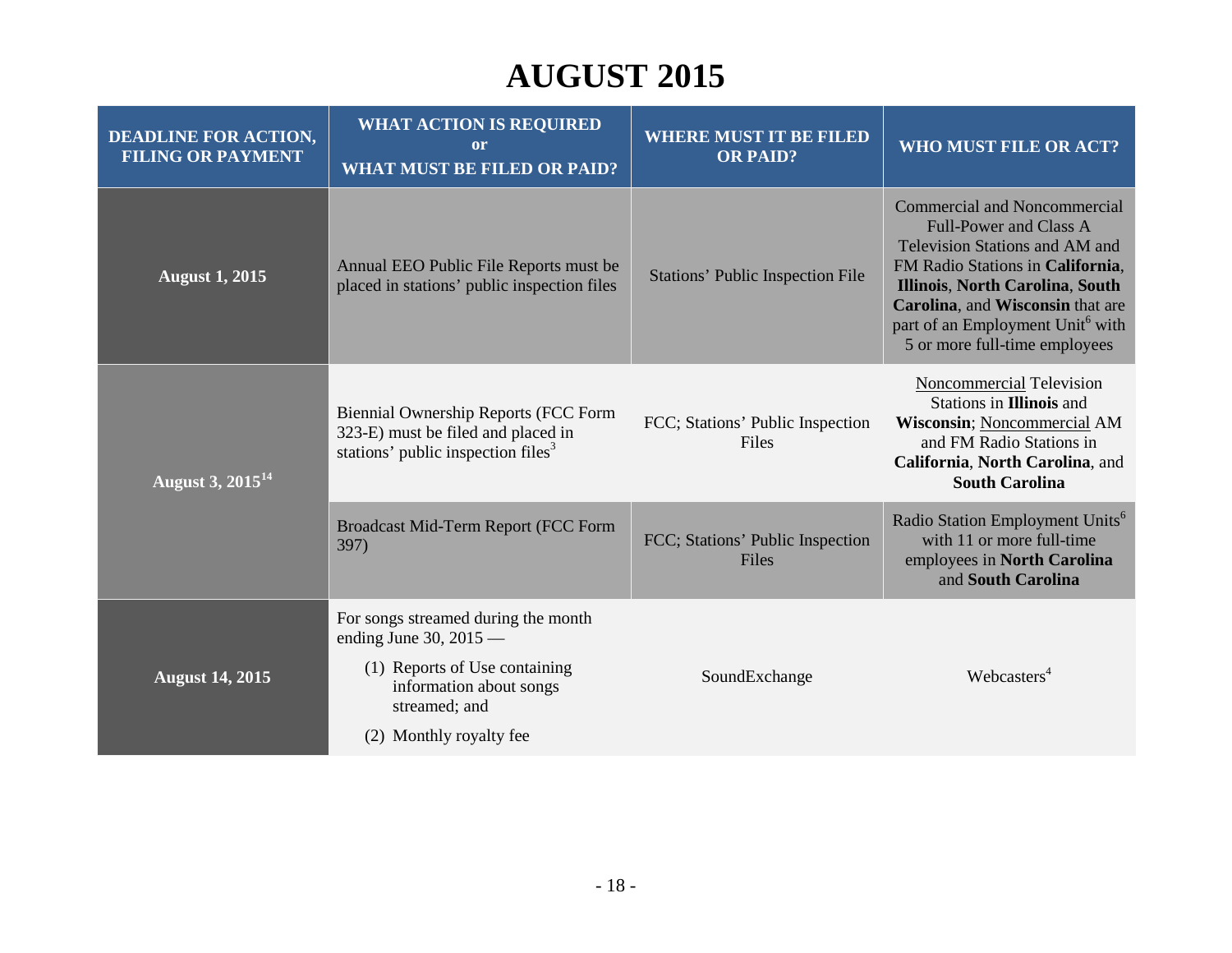#### **SEPTEMBER 2015**

| <b>DEADLINE FOR ACTION,</b><br><b>FILING OR PAYMENT</b> | <b>WHAT ACTION IS REQUIRED</b><br><b>or</b><br><b>WHAT MUST BE FILED OR PAID?</b>                                                     | <b>WHERE MUST IT BE FILED</b><br><b>OR PAID?</b> | WHO MUST FILE OR ACT?                                                                                                                                                                                                                                                                                                                                                                                                                                     |
|---------------------------------------------------------|---------------------------------------------------------------------------------------------------------------------------------------|--------------------------------------------------|-----------------------------------------------------------------------------------------------------------------------------------------------------------------------------------------------------------------------------------------------------------------------------------------------------------------------------------------------------------------------------------------------------------------------------------------------------------|
| September 4, 2015                                       | Begin charging Lowest Unit Rates to<br>political candidates who are running in<br>general elections to be held on November<br>3, 2015 | N/A                                              | Commercial Full-Power and<br><b>Class A Television Stations and</b><br>AM and FM Radio Stations that<br>sell time to candidates for<br>Federal, state, and local races to<br>be decided by any November $3rd$<br>general election<br>Gubernatorial elections are being<br>held in <b>Kentucky</b> and<br>Mississippi, and general state<br>legislative elections are being<br>held in Mississippi, New Jersey,<br>and Virginia on November 3,<br>$2015^9$ |
| September 9, 2015                                       | Begin charging Lowest Unit Rates to<br>political candidates who are running in<br>primary elections to be held on October<br>24, 2015 | N/A                                              | Commercial Full-Power and<br>Class A Television Stations and<br>AM and FM Radio Stations that<br>sell time to candidates for<br>Federal, state, and local races to<br>be decided by an October 24 <sup>th</sup><br>primary election<br>Primary elections are being held<br><b>Louisiana</b> on October 24, 2015 <sup>9</sup>                                                                                                                              |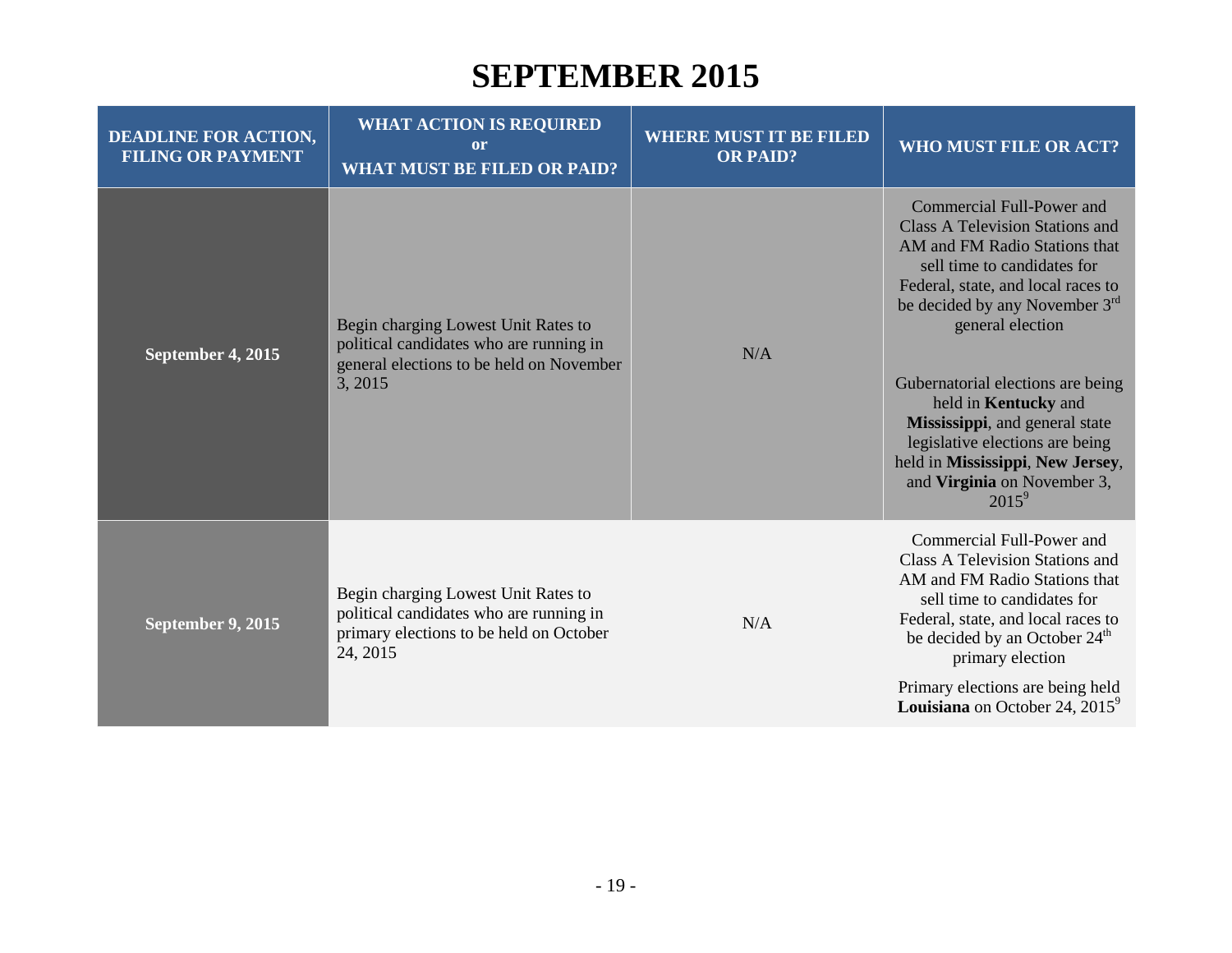#### **SEPTEMBER 2015**

| <b>DEADLINE FOR ACTION,</b><br><b>FILING OR PAYMENT</b> | <b>WHAT ACTION IS REQUIRED</b><br>or<br><b>WHAT MUST BE FILED OR PAID?</b>                                                                                              | <b>WHERE MUST IT BE FILED</b><br><b>OR PAID?</b> | <b>WHO MUST FILE OR ACT?</b>                                                                                                                                                                                                                                                                                                                                      |
|---------------------------------------------------------|-------------------------------------------------------------------------------------------------------------------------------------------------------------------------|--------------------------------------------------|-------------------------------------------------------------------------------------------------------------------------------------------------------------------------------------------------------------------------------------------------------------------------------------------------------------------------------------------------------------------|
| September 2015<br>$(\text{day TBD})^{15}$               | Annual FCC Regulatory Fees must be<br>paid.                                                                                                                             | <b>FCC</b>                                       | Commercial Full-Power and<br>Class A Television Stations, TV<br>Translators, TV Boosters, and<br><b>LPTV Stations; Commercial AM</b><br>and FM Radio Stations, FM<br><b>Translators, and FM Boosters</b>                                                                                                                                                          |
| <b>September 14, 2015</b>                               | For songs streamed during the month<br>ending July 31, 2015 $-$<br>(1) Reports of Use containing<br>information about songs<br>streamed; and<br>(2) Monthly royalty fee | SoundExchange                                    | Webcasters <sup>4</sup>                                                                                                                                                                                                                                                                                                                                           |
| September 22, 2015                                      | Begin charging Lowest Unit Rates to<br>political candidates who are running in<br>general elections to be held on November<br>21, 2015                                  | N/A                                              | Commercial Full-Power and<br><b>Class A Television Stations and</b><br>AM and FM Radio Stations that<br>sell time to candidates for<br>Federal, state, and local races to<br>be decided by a November 21 <sup>st</sup><br>general election<br>Gubernatorial and general state<br>legislative elections are being<br>held in Louisiana on November<br>$21, 2015^9$ |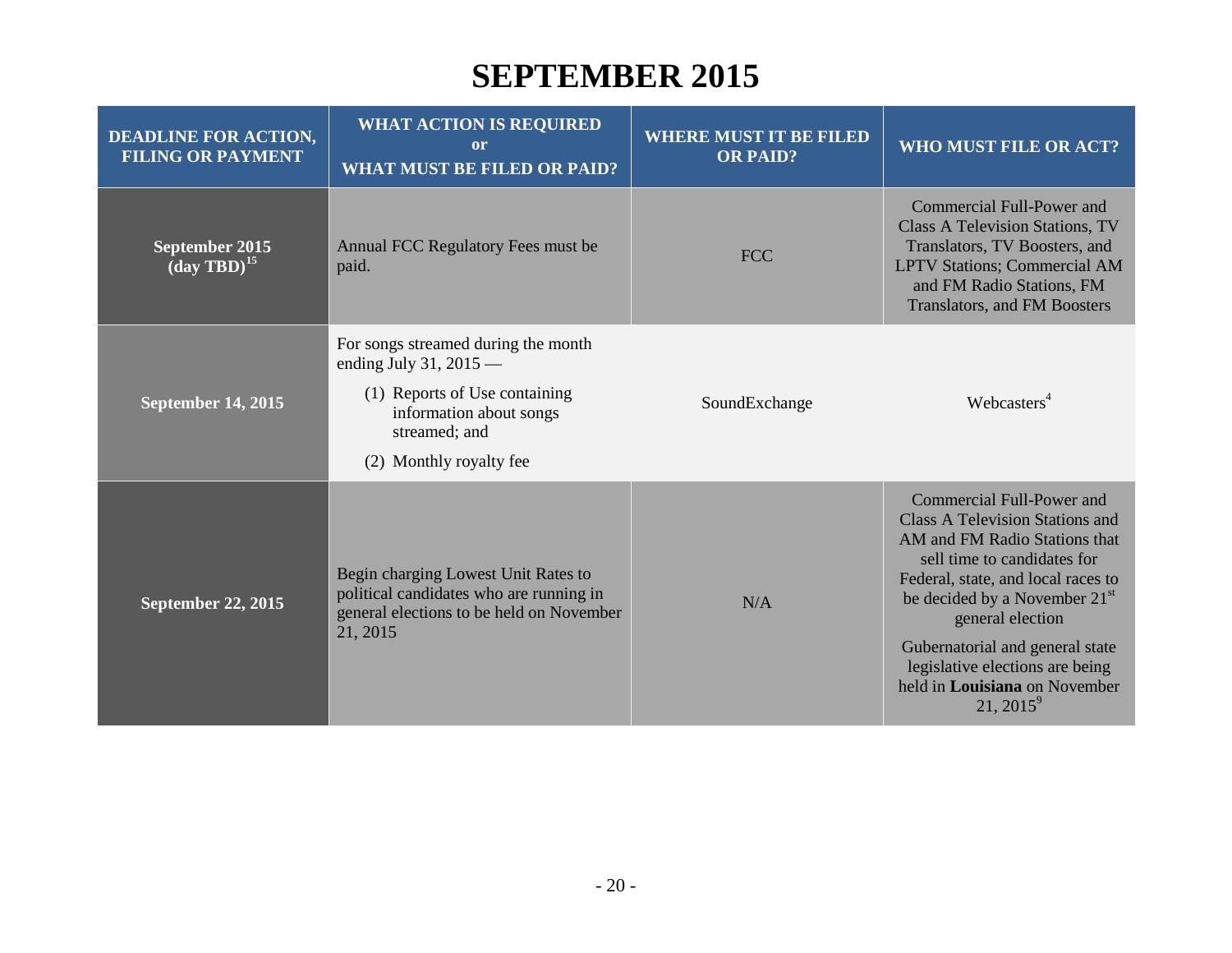### **OCTOBER 2015**

| <b>DEADLINE FOR ACTION,</b><br><b>FILING OR PAYMENT</b> | <b>WHAT ACTION IS REQUIRED</b><br><b>or</b><br><b>WHAT MUST BE FILED OR PAID?</b>                                                   | <b>WHERE MUST IT BE FILED</b><br><b>OR PAID?</b> | <b>WHO MUST FILE OR ACT?</b>                                                                                                                                                                                                                                                                                                                                                            |
|---------------------------------------------------------|-------------------------------------------------------------------------------------------------------------------------------------|--------------------------------------------------|-----------------------------------------------------------------------------------------------------------------------------------------------------------------------------------------------------------------------------------------------------------------------------------------------------------------------------------------------------------------------------------------|
| <b>October 1, 2015</b>                                  | Broadcast Mid-Term Report (FCC Form<br>397)                                                                                         | FCC; Stations' Public Inspection<br>Files        | Radio Station Employment Units <sup>6</sup><br>with 11 or more full-time<br>employees in Florida, Puerto<br>Rico, and the Virgin Islands                                                                                                                                                                                                                                                |
|                                                         | Annual EEO Public File Reports must be<br>placed in stations' public inspection files                                               | Stations' Public Inspection File                 | <b>Commercial and Noncommercial</b><br>Full-Power and Class A<br>Television Stations and AM and<br>FM Radio Stations in Alaska,<br>Florida, Hawaii, Iowa,<br>Missouri, Oregon, Washington,<br>American Samoa, Guam, the<br>Mariana Islands, Puerto Rico,<br>Saipan, and the Virgin Islands<br>that are part of an Employment<br>Unit <sup>6</sup> with 5 or more full-time<br>employees |
|                                                         | <b>Biennial Ownership Reports (FCC Form</b><br>323-E) must be filed and placed in<br>stations' public inspection files <sup>3</sup> | FCC; Stations' Public Inspection<br>Files        | <b>Noncommercial Television</b><br>Stations in Iowa and Missouri;<br>Noncommercial AM and FM<br>Radio Stations in Alaska,<br>Florida, Hawaii, Oregon,<br><b>Washington, American Samoa,</b><br>Guam, the Mariana Islands,<br>Puerto Rico, Saipan, and the<br><b>Virgin Islands</b>                                                                                                      |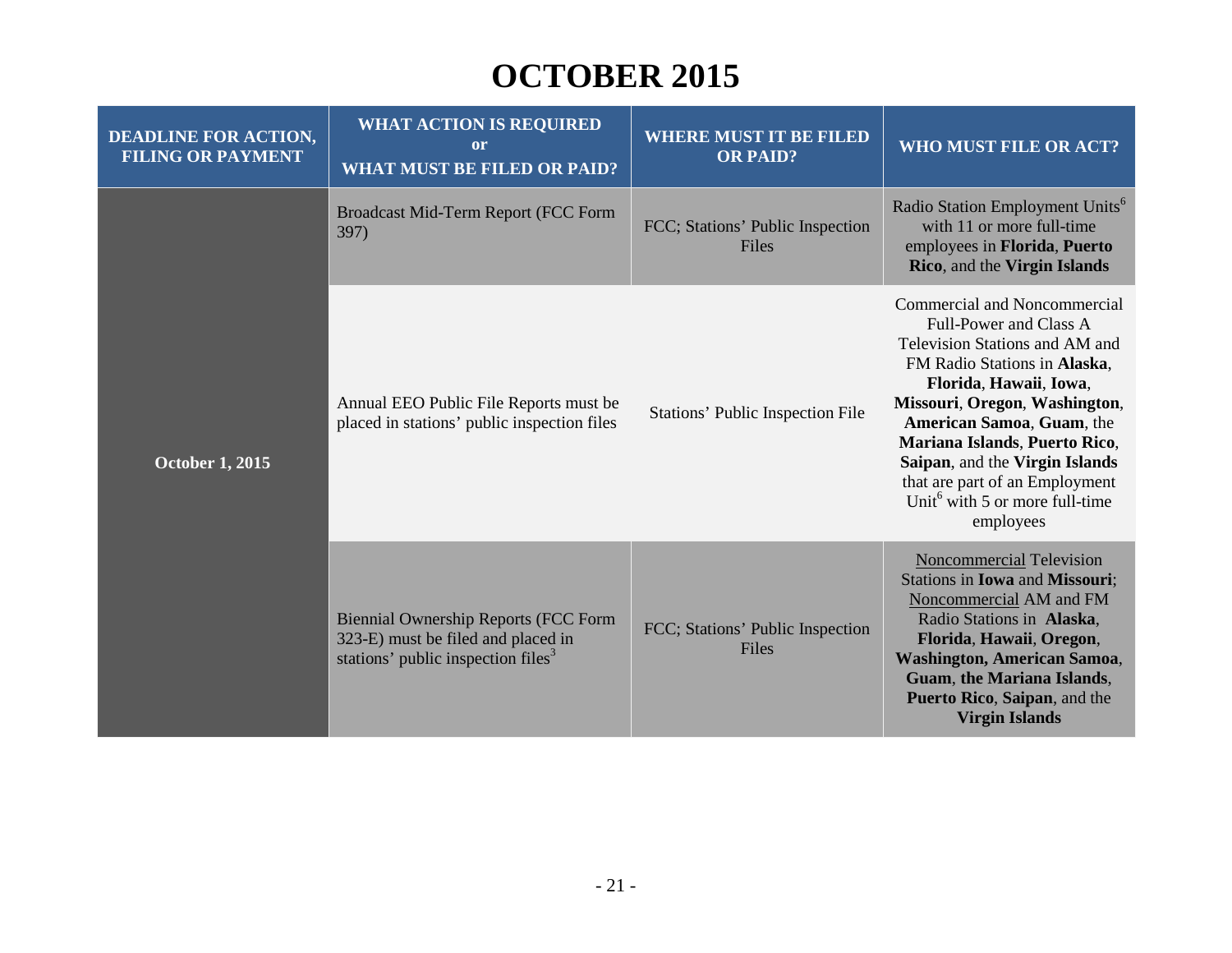# **OCTOBER 2015**

| <b>DEADLINE FOR ACTION,</b><br><b>FILING OR PAYMENT</b> | <b>WHAT ACTION IS REQUIRED</b><br><b>or</b><br><b>WHAT MUST BE FILED OR PAID?</b>                                                                                     | <b>WHERE MUST IT BE FILED</b><br><b>OR PAID?</b> | WHO MUST FILE OR ACT?                                                                                                                                                  |
|---------------------------------------------------------|-----------------------------------------------------------------------------------------------------------------------------------------------------------------------|--------------------------------------------------|------------------------------------------------------------------------------------------------------------------------------------------------------------------------|
| <b>October 10, 2015</b>                                 | Records showing compliance with<br>commercial limits on Children's<br>Television Programming during Q3-2015<br>must be placed in stations' public<br>inspection files | <b>Stations' Public Inspection Files</b>         | Commercial Full-Power and<br><b>Class A Television Stations</b>                                                                                                        |
|                                                         | Issues/Programs Lists for Q3-2015 must<br>be placed in stations' public inspection<br>files                                                                           | <b>Stations' Public Inspection Files</b>         | <b>Commercial and Noncommercial</b><br><b>Full Power and Class A</b><br><b>Television Stations; Commercial</b><br>and Noncommercial AM and FM<br><b>Radio Stations</b> |
|                                                         | Documentation of Class A Television<br>Continuing Eligibility should be placed<br>in stations' public inspection files <sup>1</sup>                                   | <b>Stations' Public Inspection Files</b>         | <b>Class A Television Stations</b>                                                                                                                                     |
| October 13, 2015 <sup>16</sup>                          | Children's Television Programming<br>Reports (FCC Form 398) for Q3-2015<br>must be filed and placed in stations'<br>public inspection files <sup>3</sup>              | FCC;<br><b>Stations' Public Inspection Files</b> | Commercial Full-Power and<br><b>Class A Television Stations</b>                                                                                                        |
| <b>October 15, 2015</b>                                 | For songs streamed during the month<br>ending Aug. 31, 2015 —<br>(1) Reports of Use containing<br>information about songs<br>streamed; and<br>(2) Monthly royalty fee | SoundExchange                                    | Webcasters <sup>4</sup>                                                                                                                                                |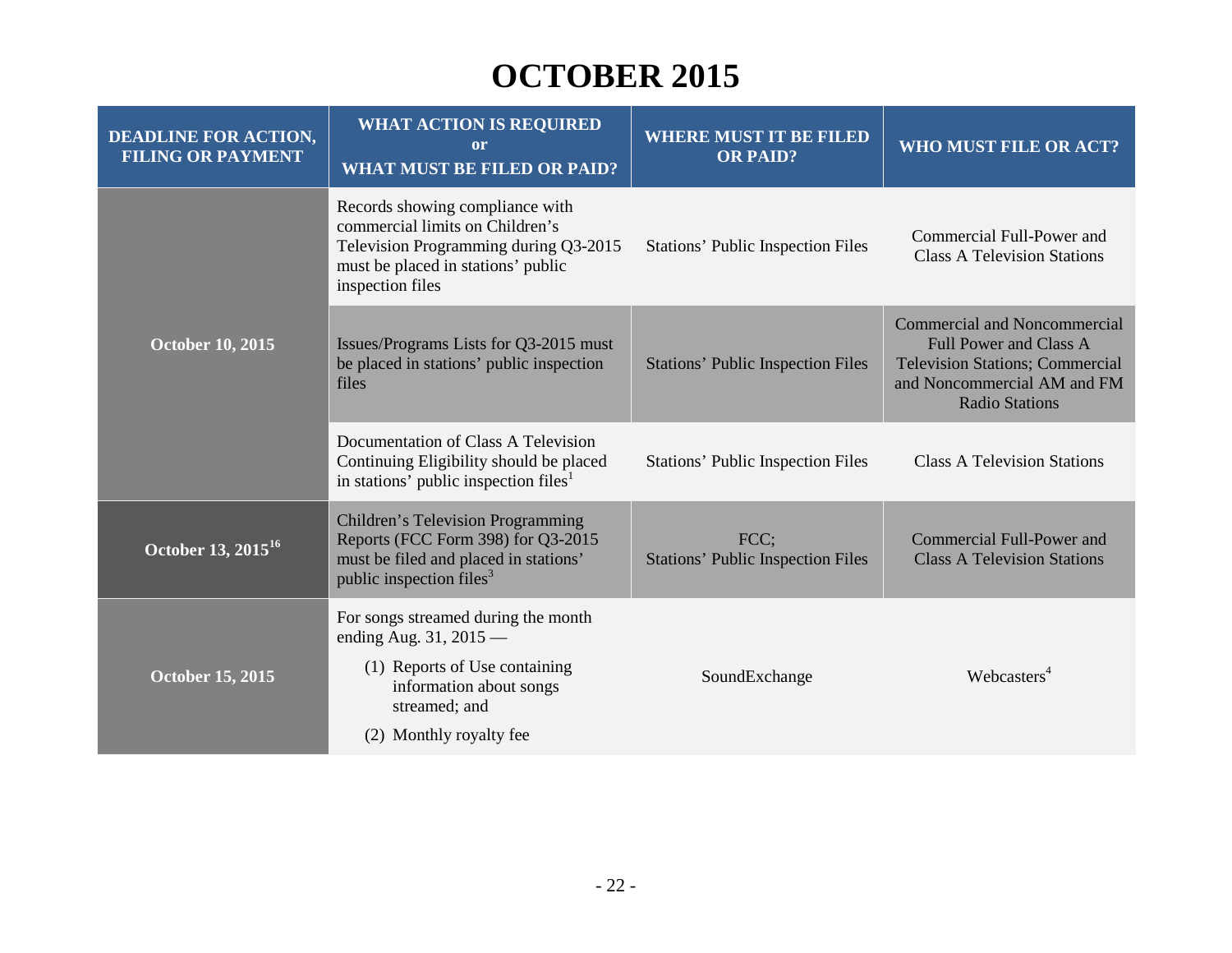#### **NOVEMBER 2015**

| <b>DEADLINE FOR ACTION,</b><br><b>FILING OR PAYMENT</b> | <b>WHAT ACTION IS REQUIRED</b><br>$\mathbf{or}$<br><b>WHAT MUST BE FILED OR PAID?</b>                                                                                    | <b>WHERE MUST IT BE FILED</b><br><b>OR PAID?</b> | WHO MUST FILE OR ACT?                                                                                 |
|---------------------------------------------------------|--------------------------------------------------------------------------------------------------------------------------------------------------------------------------|--------------------------------------------------|-------------------------------------------------------------------------------------------------------|
| November 2, $2015^{17}$                                 | Biennial Ownership Reports (FCC Form<br>323) must be filed and placed in stations'<br>public inspection files <sup>3</sup>                                               | FCC; Stations' Public Inspection<br><b>Files</b> | All Commercial Radio and<br><b>Television Stations, including</b><br><b>LPTV</b> and Class A stations |
| <b>November 14, 2015</b>                                | For songs streamed during the month<br>ending Sept. 30, $2015$ —<br>(1) Reports of Use containing<br>information about songs<br>streamed; and<br>(2) Monthly royalty fee | SoundExchange                                    | Webcasters <sup>4</sup>                                                                               |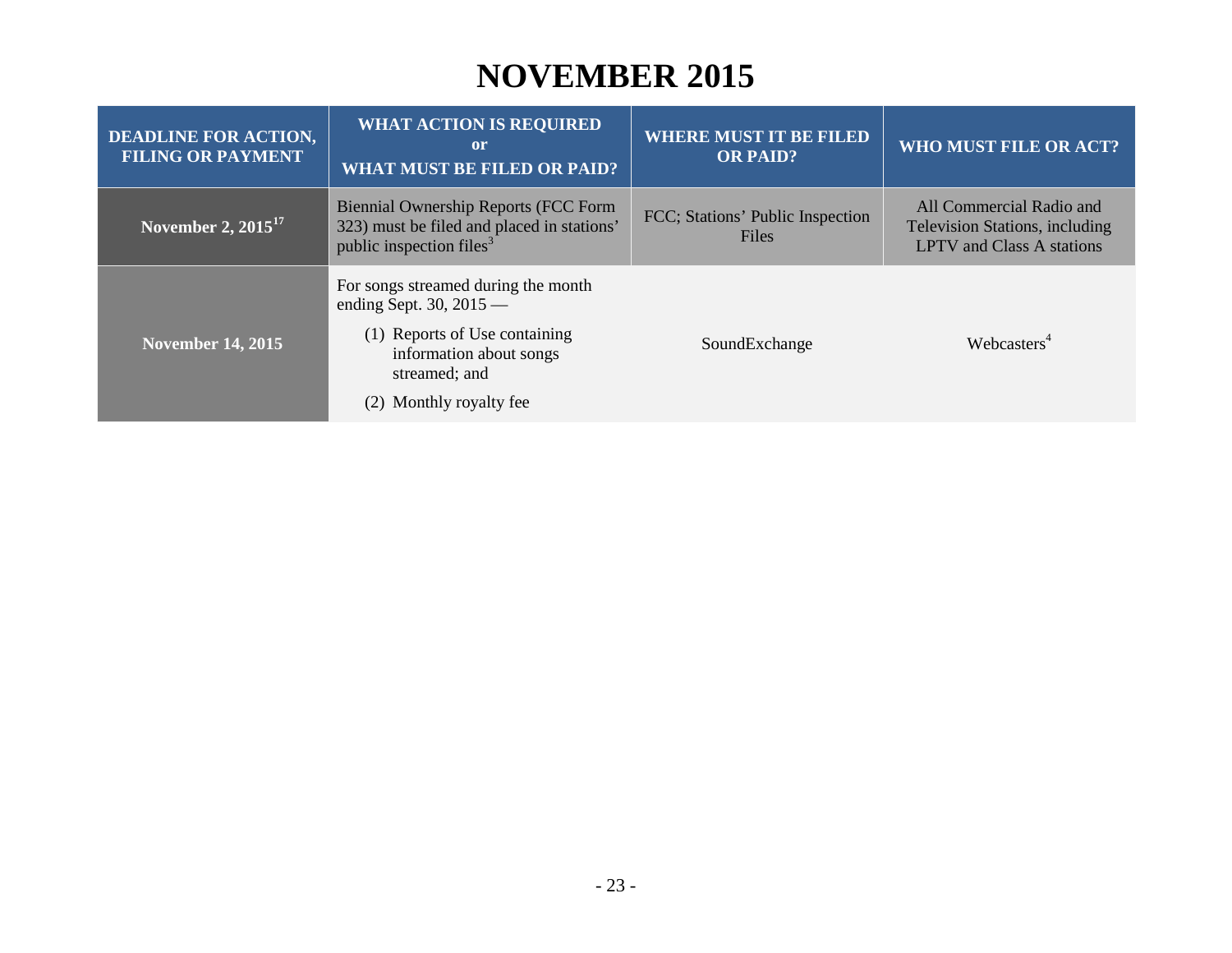#### **DECEMBER 2015**

| <b>DEADLINE FOR ACTION,</b><br><b>FILING OR PAYMENT</b> | <b>WHAT ACTION IS REQUIRED</b><br><sub>or</sub><br><b>WHAT MUST BE FILED OR PAID?</b>                                               | <b>WHERE MUST IT BE FILED</b><br><b>OR PAID?</b> | WHO MUST FILE OR ACT?                                                                                                                                                                                                                                                                                                                                                                |
|---------------------------------------------------------|-------------------------------------------------------------------------------------------------------------------------------------|--------------------------------------------------|--------------------------------------------------------------------------------------------------------------------------------------------------------------------------------------------------------------------------------------------------------------------------------------------------------------------------------------------------------------------------------------|
| <b>December 1, 2015</b>                                 | Broadcast Mid-Term Report (FCC Form<br>397)                                                                                         | FCC; Stations' Public Inspection<br>Files        | Radio Station Employment Units <sup>6</sup><br>with 11 or more full-time<br>employees in <b>Alabama</b> and<br>Georgia                                                                                                                                                                                                                                                               |
|                                                         | Annual EEO Public File Reports must be<br>placed in stations' public inspection files                                               | <b>Stations' Public Inspection File</b>          | Commercial and Noncommercial<br>Full-Power and Class A<br>Television Stations and AM and<br>FM Radio Stations in Alabama,<br>Colorado, Connecticut,<br>Georgia, Maine, Massachusetts,<br>Minnesota, Montana, New<br>Hampshire, North Dakota,<br>Rhode Island, South Dakota,<br>and Vermont that are part of an<br>Employment Unit <sup>6</sup> with 5 or more<br>full-time employees |
|                                                         | <b>Biennial Ownership Reports (FCC Form</b><br>323-E) must be filed and placed in<br>stations' public inspection files <sup>3</sup> | FCC; Stations' Public Inspection<br>Files        | Noncommercial Television<br>Stations in Colorado,<br>Minnesota, Montana, North<br>Dakota, and South Dakota;<br>Noncommercial AM and FM<br>Radio Stations in Alabama,<br>Connecticut, Georgia, Maine,<br><b>Massachusetts, New</b><br>Hampshire, Rhode Island, and<br><b>Vermont</b>                                                                                                  |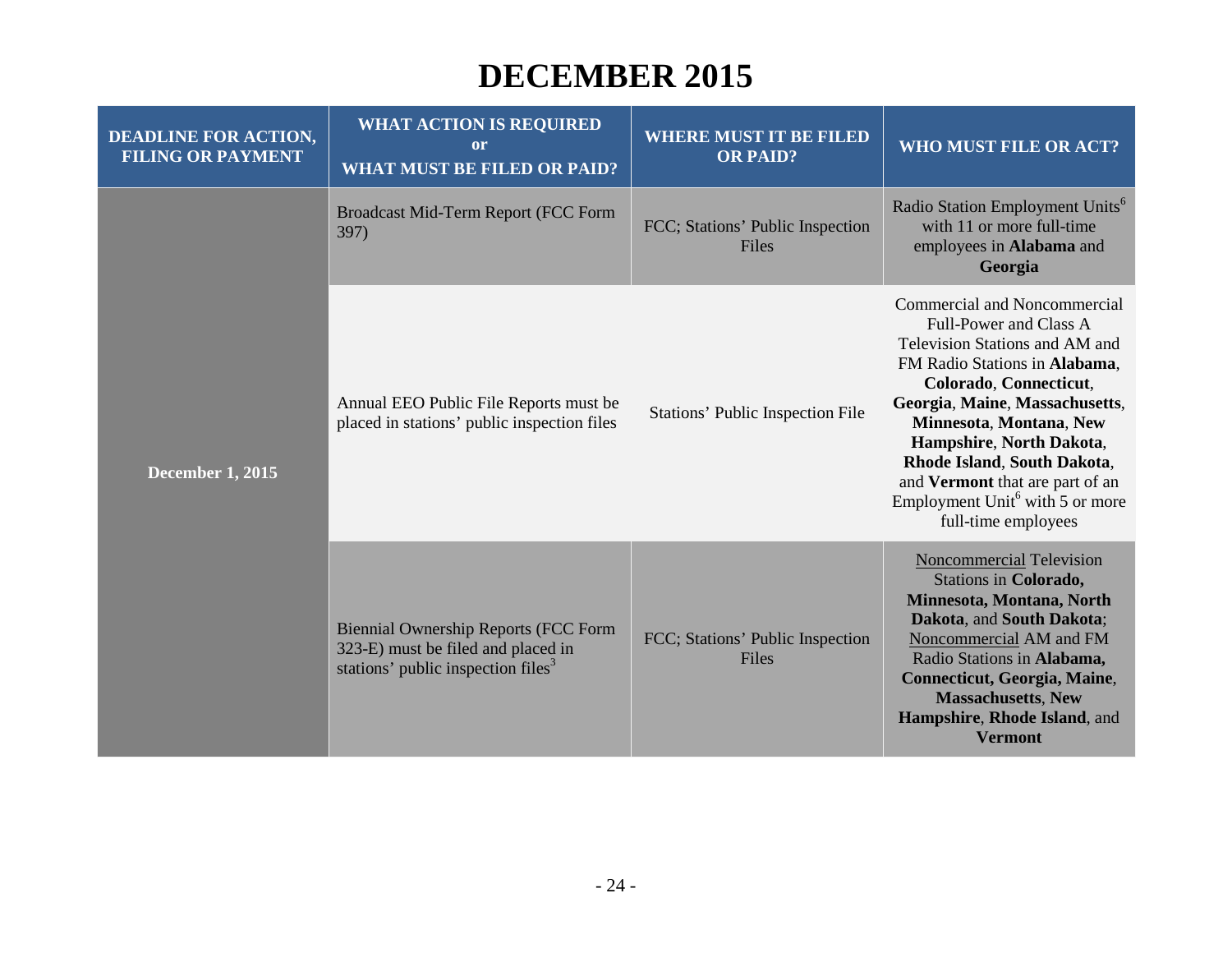#### **DECEMBER 2015**

| <b>DEADLINE FOR ACTION,</b><br><b>FILING OR PAYMENT</b> | <b>WHAT ACTION IS REQUIRED</b><br><sub>or</sub><br><b>WHAT MUST BE FILED OR PAID?</b>                                                                                      | <b>WHERE MUST IT BE FILED</b><br><b>OR PAID?</b> | <b>WHO MUST FILE OR ACT?</b>                                                                                                                                        |
|---------------------------------------------------------|----------------------------------------------------------------------------------------------------------------------------------------------------------------------------|--------------------------------------------------|---------------------------------------------------------------------------------------------------------------------------------------------------------------------|
| <b>December 1, 2015</b>                                 | Annual DTV Ancillary/Supplementary<br>Services Report (FCC Form 317) must<br>be filed                                                                                      | FCC                                              | Commercial and Noncommercial<br>Full-Power and Digital Class A<br><b>Television Stations, Digital TV</b><br>Translators, and Digital LPTV<br>Stations <sup>18</sup> |
| <b>December 15, 2015</b>                                | For songs streamed during the month<br>ending Oct. 31, $2015$ —<br>(1) Reports of Use containing<br>information about songs<br>streamed; and<br>Monthly royalty fee<br>(2) | SoundExchange                                    | Webcasters <sup>4</sup>                                                                                                                                             |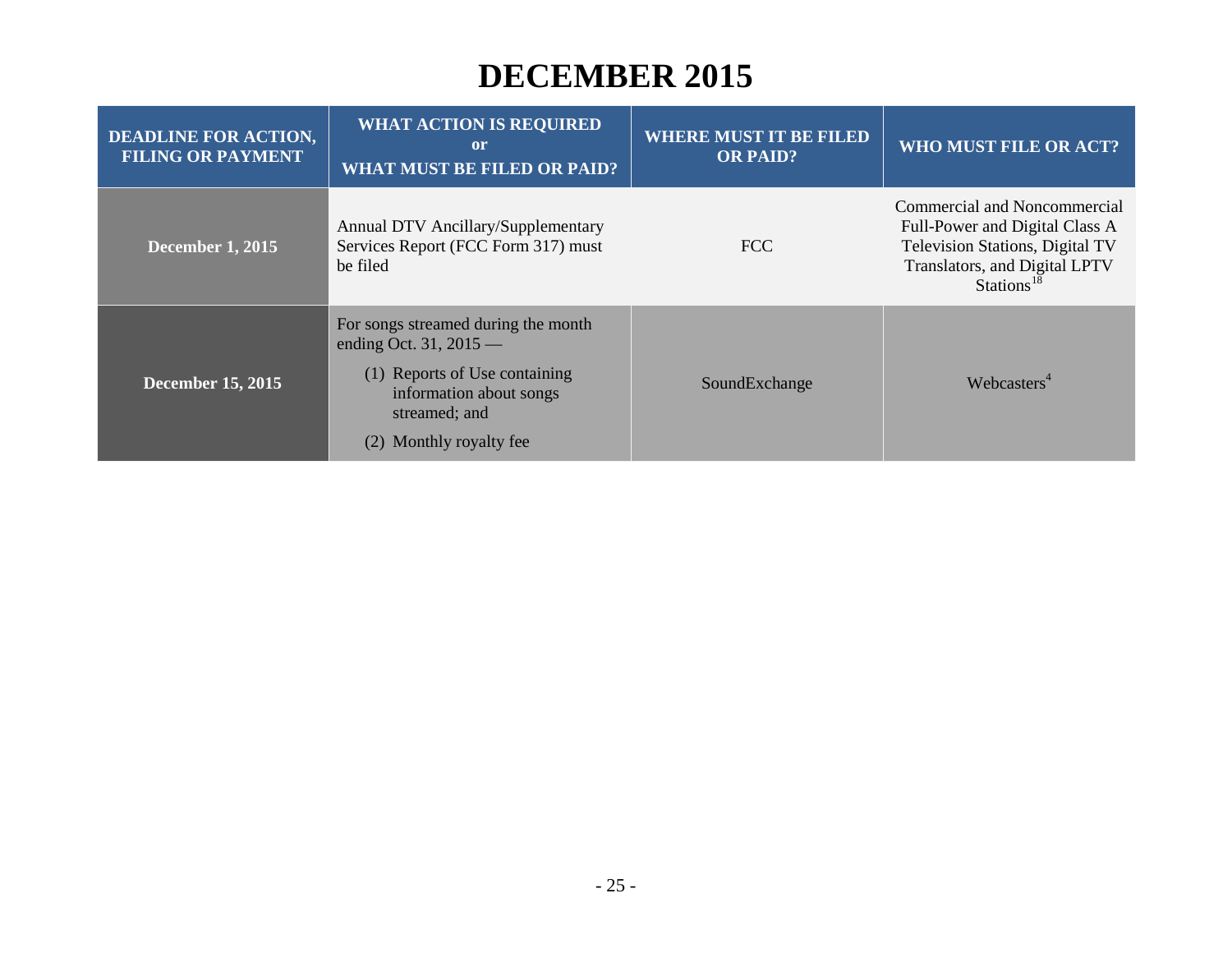#### **ENDNOTES**

<sup>2</sup> Because the January 10<sup>th</sup> deadline falls on a Saturday and these documents must be submitted to the FCC, the January 10<sup>th</sup> deadline is extended to the next business day (Monday, January  $12<sup>th</sup>$ ).

<sup>3</sup> Because these forms are filed with the FCC and TV stations' public inspection files are now maintained online, TV stations do not have to upload these forms to their online public inspection files. Instead, the FCC will upload a TV station's electronically filed form to its online public inspection file.

<sup>4</sup> This includes radio stations that simulcast their programming on the Internet.

 $<sup>5</sup>$  This DOES NOT include broadcasters that are members or affiliates of NPR. American Public Radio, Public Radio International, or Public Radio Exchange. Additionally,</sup> members of the National Federation of Community Broadcasters and any other public radio stations that qualify for CPB funding are not subject to this filing requirement, as well as certain other noncommercial broadcasters who elected coverage under a particular royalty settlement agreement and are deemed to be covered by that agreement until they notify SoundExchange to the contrary. Under certain other agreements, if no election is made, by default the previous election remains in place. It is important to check the terms of the agreement under which you are operating to make sure that you make any required election by the deadline date.

 $6$  For EEO purposes, a "Station Employment Unit" is a station or group of commonly-controlled stations serving the same general geographic area with at least one common employee.

<sup>7</sup> Because the February 1<sup>st</sup> deadline falls on a Sunday and these documents must be submitted to the FCC, the February 1<sup>st</sup> deadline is extended to the next business day (Monday, February  $2<sup>nd</sup>$ ).

<sup>8</sup> LPFM stations and TV and FM Translator Stations are not required to file EEO Program Reports (FCC Form 396).

 $9$  These election dates were identified based on information we found on certain state websites as of November 25, 2014. It is important to remember that many primary dates are subject to change, and there may be other Lowest Unit Rate periods for state and local elections that are not identified on this calendar.

 $10$  The information imparted over the secondary audio channel must still follow an aural tone.

 $11$  If a station in a Top 60 market becomes affiliated with a Big 4 network after July 1, 2015, it must begin compliance with these requirements no later than 3 months after the affiliation agreement is finalized. Television stations that are affiliated or otherwise associated with a network must pass through video description when the network provides video description and the station has the technical capability to pass through the video description, unless the station is using the technology for another purpose related to the programming (*e.g.*, Spanish-language audio) that would conflict with providing the video description.

<sup>12</sup> Claims for compensation from the 2014 funds may be filed beginning in July 2015, but must be filed no later than July 31, 2015.

<sup>13</sup> A television station may be eligible to receive compensation from the 2014 cable and satellite royalty funds if: (1) it holds the copyright to programming it has produced; and (2) its signal was either carried as a distant signal on a cable system in 2014 or rebroadcast by a satellite television service provider directly to individual homes.

<sup>14</sup> Because the August 1<sup>st</sup> deadline falls on a Saturday and this form must be submitted to the FCC, the August 1<sup>st</sup> deadline is extended to the next business day (Monday, August  $3^{\text{rd}}$ ).

<sup>&</sup>lt;sup>1</sup> The FCC's rules do not specifically require Class A Television Stations to place documentation in their public inspection files demonstrating continuing eligibility for Class A Status on a quarterly basis. However, preparation of the quarterly issues/programs lists provides stations a good opportunity to prepare documentation supporting Class A eligibility. Accordingly, Class A Television Stations are strongly encouraged to place this information in their public inspection files ten (10) days after the end of each calendar quarter.